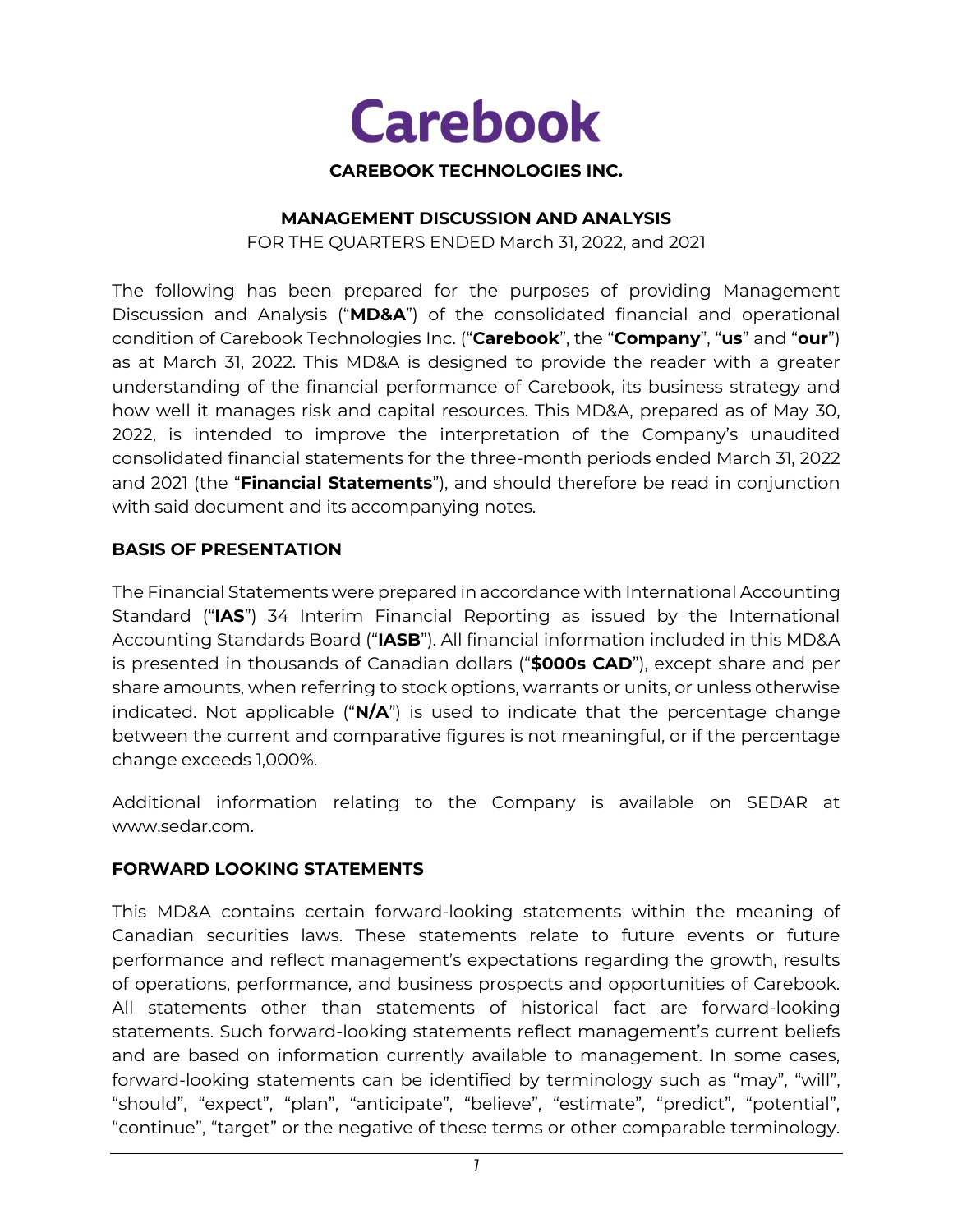These statements are only predictions. As such, undue reliance should not be placed on such forward-looking statements. In addition, this MD&A may contain forwardlooking statements attributed to third party industry sources.

Forward-looking statements are necessarily based on estimates and assumptions made by management in light of management's experience and perception of historical trends, current conditions and expected future developments, as well as factors that management believes are appropriate. Forward-looking statements in this MD&A include, but are not limited to statements regarding Carebook, its subsidiaries and their businesses, including regarding the potential synergies from the acquisitions of InfoTech and CoreHealth (each as defined below), the future growth prospects of the Company, results of operations, performance, and business prospects and opportunities of the Company, the future international expansion of Carebook, the Company's M&A strategy, the future growth of the digital health market, and the impacts of the COVID-19 pandemic on the business and operations of Carebook.

These forward-looking statements are based on the beliefs of the management of Carebook as well as on assumptions which management believes to be reasonable, based on information currently available at the time such statements were made. However, there can be no assurance that forward-looking statements will prove to be accurate.

Such assumptions and beliefs include, among other things: that Carebook will be able to execute its business strategy successfully such that the future growth, results of operations, performance, and business prospects and opportunities of Carebook will be as anticipated; the Company's ability to obtain regulatory approvals; the demand for the technology of Carebook; the continued growth of the digital health market; the ability for Carebook to maintain existing strategic partnerships and attract new partners; the ability for Carebook to obtain new financing and maintain existing financing on acceptable terms; the ability for Carebook to retain skilled management and staff; the ability for Carebook to commercialize its technologies; the impact of the COVID-19 pandemic on the market demand for the products of Carebook; the ability of Carebook to successfully execute its international expansion; the ability of Carebook to realize the synergies and benefits of completed acquisitions of InfoTech and CoreHealth; and the ability of Carebook to successfully integrate and consolidate acquired businesses (such as InfoTech and CoreHealth).

Although management of Carebook believes that the expectations reflected in the forward-looking statements are reasonable, there can be no assurance that such expectations will prove to be correct. Carebook cannot guarantee future results, levels of activity, performance, or achievements. Some of the risks and other factors, some of which are beyond the control of Carebook, which could cause results to differ materially from those expressed in the forward-looking statements contained in this MD&A include, but are not limited to: failure to obtain regulatory approvals; market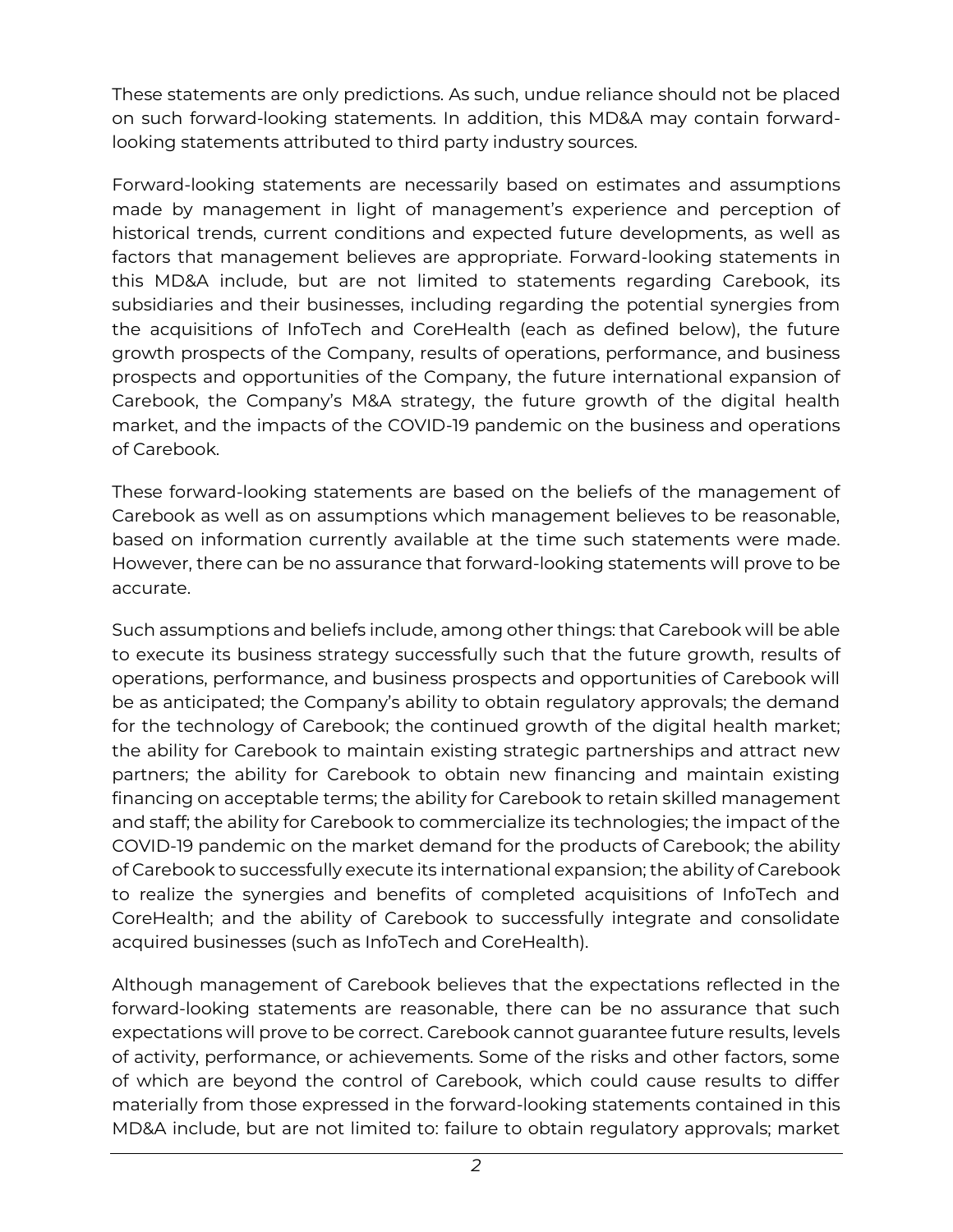volatility in the Company's common shares; dilution of shareholders from future sales of the Company's securities; dividends; market for the Company's common shares; disclosure controls and procedures and internal controls over financial reporting; discretion over the use of proceeds of completed financings; heavily regulated industry; privacy and security regulations; immature and volatile digital health and telehealth markets; dependence on strategic partners; information security breaches and disruptions; growth limitations; additional financing and sources; development and enhancement of new products; competitive environment; international expansion; international operations; acquisitions; dependence on third party technologies; failure to secure research grants; use of open source software; intellectual property and other proprietary rights; public company status; director conflict of interests; operating risks; the experience and expertise of the Company's management and employees, and the attraction and retention of these key personnel; capital investment by the Company's customers; customer project implementations; liquidity; current global financial conditions; implementation of the Company's commercial strategic plan; level of indebtedness and inability to generate sufficient cash to service debt, changes in creditworthiness and the potential increase in the cost of capital; potential product liabilities and other lawsuits to which the Company may be subject; foreign currency fluctuations; interest rate changes; technology and regulatory changes; internal information technology infrastructure and applications; cyber security; and COVID-19.

This list is not exhaustive of the factors that may affect any of the forward-looking statements regarding Carebook. Forward-looking statements are statements about the future and are inherently uncertain. Actual events or results could differ materially from those projected in the forward-looking statements including as a result of the matters set out in this MD&A generally and certain economic and business factors, some of which may be beyond the control of Carebook. Some of the important risks and uncertainties that could affect forward-looking statements are described under the heading "Item 21 – Risk Factors" in the Listing Application of the Company dated September 28, 2020 and filed on SEDAR under the Company's profile at www.sedar.com. The forward-looking statements herein reflect the Company's expectations as at May 30, 2022, when the Company's board of directors approved this document, and are subject to change after this date. Carebook does not intend, and does not assume any obligation, to update any of the forward-looking statements after the date of this MD&A so as to conform such statements to actual results or to changes in the expectations of Carebook, other than as required by applicable securities law. For all these reasons, readers should not place undue reliance on the forward-looking statements contained herein, as Carebook's actual results, performance or achievements may differ materially from any future results, performance or achievements expressed or implied by such forward-looking statements if known or unknown risks, uncertainties or other factors affect Carebook's estimates, or assumptions prove inaccurate. The forward-looking statements contained in this MD&A are expressly qualified by this cautionary statement.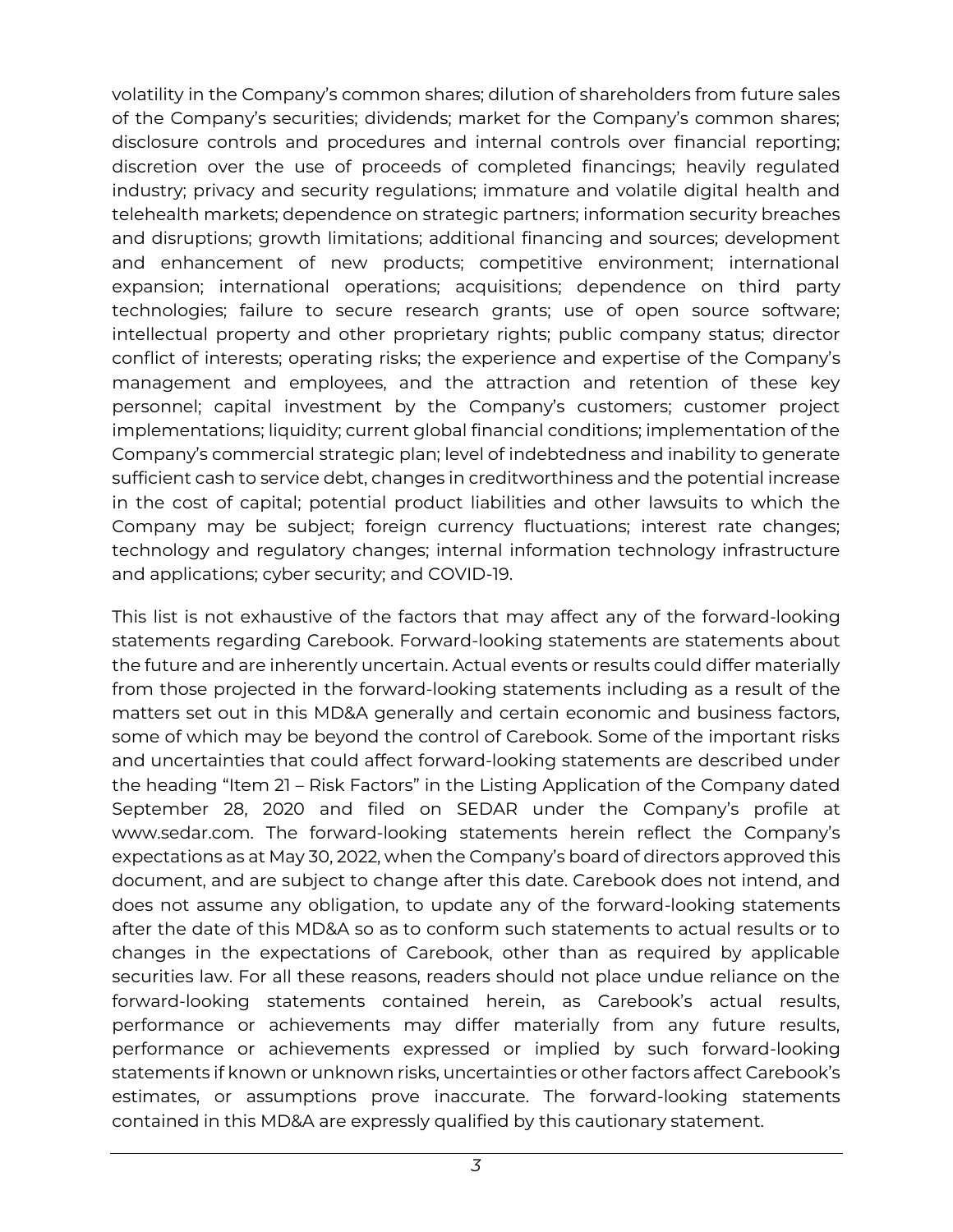## **Company Overview**

Carebook was incorporated on July 11, 2018 under the *Business Corporations Act (British Columbia)* (**"BCBCA"**) under the name Pike Mountain Minerals Inc. On October 1, 2020, the Company (then known as Pike), together with its wholly owned subsidiary 12235978 Canada Ltd., completed a three-cornered amalgamation with Carebook Technologies (2020) Inc., formerly known as Carebook Technologies Inc. ("**Carebook 2020**")to complete a reverse takeover transaction (the "**RTO**"). In connection with the closing of the RTO, the Company changed its name to "Carebook Technologies Inc."

As a result of the RTO, Carebook 2020 became a wholly owned subsidiary of the Company. Carebook 2020 had a wholly owned subsidiary named Carebook Technologies (OPS) Inc. Refer to the Company's Listing Application dated September 28, 2020 and filed on SEDAR under the Company's profile at [www.sedar.com](http://www.sedar.come/) for further information about the RTO.

On January 1, 2021, these three entities were amalgamated pursuant to the BCBCA and the amalgamated entity retained the name "Carebook Technologies Inc."

Effective as of September 15, 2021, the Company continued (the "**Continuance**") out of the jurisdiction of the *Business Corporations Act* (British Columbia) and into the jurisdiction of the *Canada Business Corporations Act* (the "**CBCA**").

The Continuance was approved by the shareholders of the Company at the annual general and special meeting of shareholders held on June 30, 2021. Copies of the governing documents of the Company following the Continuance are available on SEDAR under the Company's profile at [www.sedar.com.](http://www.sedar.com/)

## **The Business of Carebook**

Headquartered in Montreal, Canada, Carebook is dedicated to the use of science and technology to provide exceptional health experiences. Led by a world class team and experienced board of directors, the Company has adopted a people-first view of the use of technology in healthcare delivery, and its goal is to create accessible, connected healthcare for everyone.

The Carebook platform connects approximately 3.5 million members to a host of healthcare solutions and providers, empowering these individuals to take control of their own health journeys.

The majority of Carebook's revenues for the period covered by this MD&A were generated in the United States and Canada, with some revenue generated in Europe, Latin America, and Asia. Virtually all of the Company's assets are held in Canada. Carebook operates in a single reporting segment.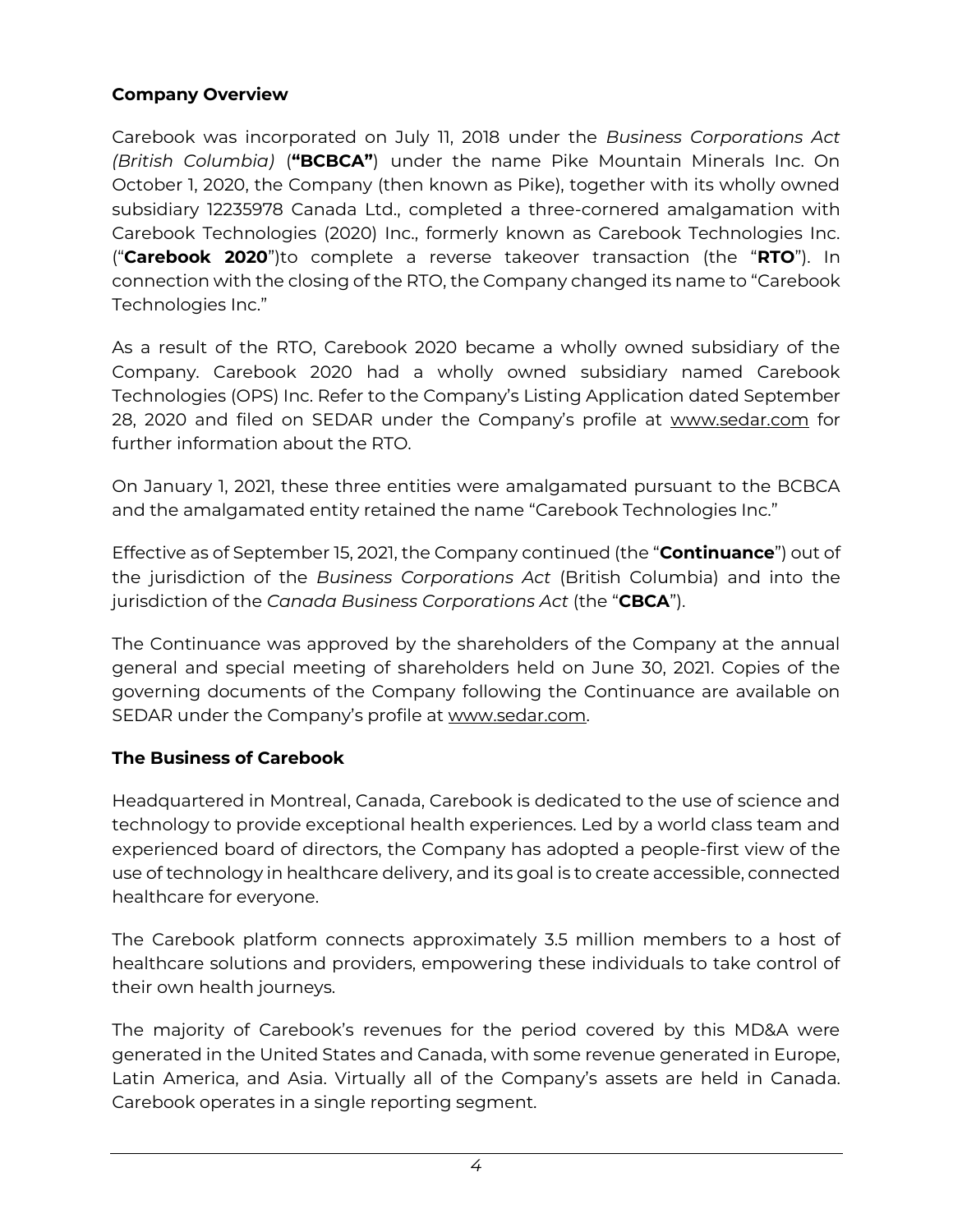On April 6, 2021, Carebook completed the acquisition of InfoTech Inc. ("**InfoTech**"), doing business as Wellness Checkpoint® , a global web-based service used by many Global Fortune 500 companies in over 100 countries that is translated into 26 languages (and counting). InfoTech's proprietary software platform Wellness Checkpoint® , IP and metrics are supported by advanced analytics and focus on employees' physical health, mental health and well-being, and their impact on work and business effectiveness. Representative clients include multinational companies in the aerospace, financial, food processing, technology, pharmaceutical, manufacturing and resources sectors, many of whom have been utilizing the platform for over ten years.

On August 6, 2021, the Company completed its acquisition of all the issued and outstanding securities of CoreHealth Technologies Inc. ("**CoreHealth**"), an industry leading company providing a technology platform that serves over two million members around the world, by powering health and wellness programs for major corporations and organizations.

Integration of InfoTech and CoreHealth is complete with additional opportunities for expansion and synergies identified as we continue to explore cross selling opportunities. These integration efforts included restructuring to create new efficiencies, redeploying capital and resources towards growing areas of the business, unifying backend processes and technologies, and ensuring all customers have access to the Company's consolidated comprehensive wellness solutions.

Carebook's offering can be broken down into two complementary products. The first is platform as a service for employers and wellness providers, and the second is software as a service providing employee health assessments and insights for employers. In the employer vertical, Carebook's ideal customers are medium to large employers across a variety of industries, as well as key pharmacy clients, who aim to improve their employees' health, attendance, and productivity. The Company provides these employers with a comprehensive suite of digital health solutions for assessing the underlying health and wellness concerns of their employees and facilitating appropriate solutions. The Company also caters to major pharmacy retailers.

Carebook is constantly seeking to improve the quality of its platform, expand the services that support its platform, and increase the quantity of providers that rely upon its platform to deliver health and wellness solutions to employees.

## **Our Vertically Integrated Technology Stack**

Carebook offers its customers diversified product offerings, dedicated marketing approaches, and tailored features. The primary product offerings include: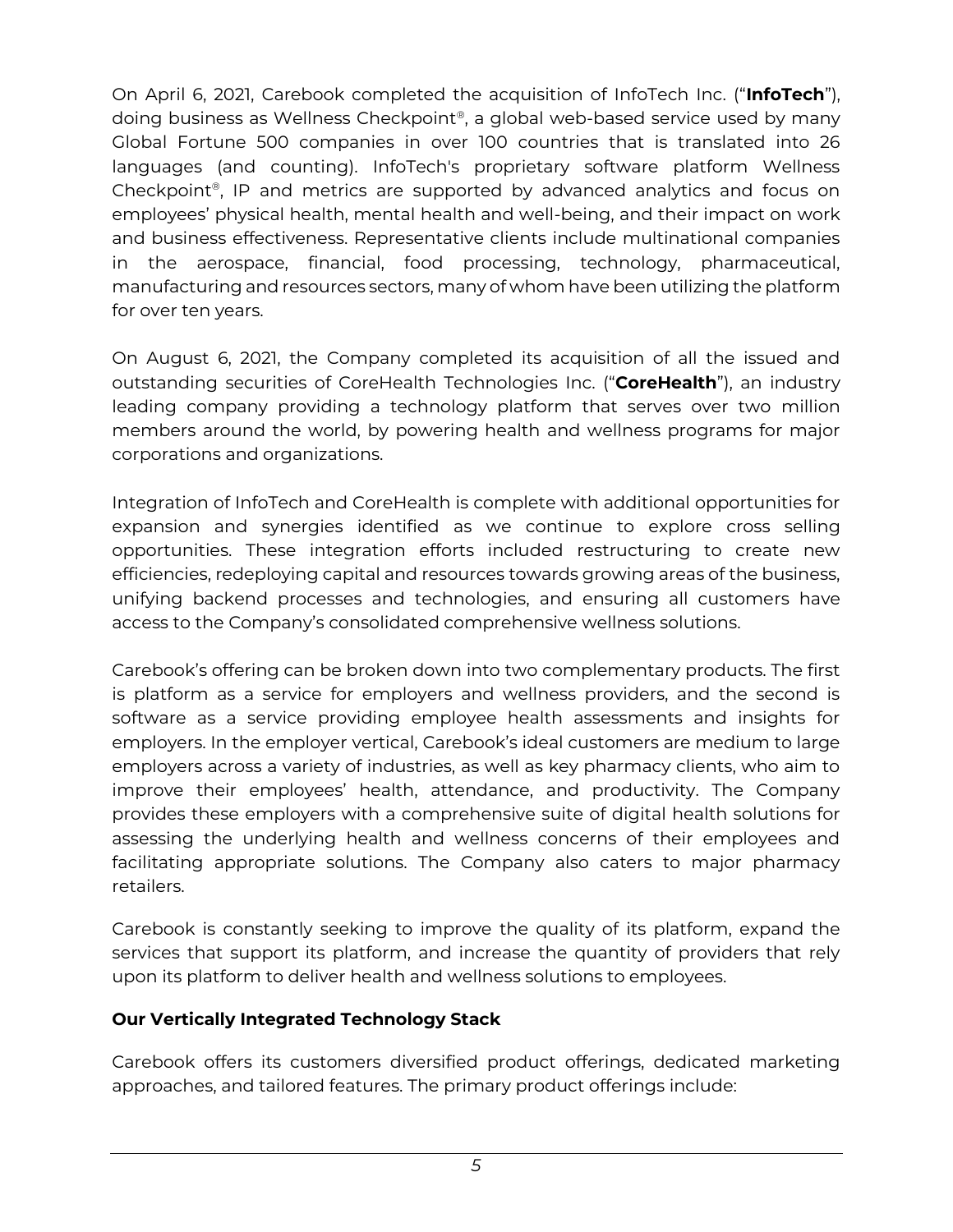- **The Wellness Checkpoint® Solution** offers employers and their employees the most advanced health assessments, habit trackers, and challenges. From physical and mental health, lifestyle habits, resilience tests, sleep, and more, the advanced health assessments from Wellness Checkpoint® can identify trends and risks within employee cohorts. Employers around the world have realized the need to provide wellness services and mental health supports for their employees. Wellness Checkpoint®'s suite of mental health assessments, including psychological well-being, resilience, financial well-being, and stress@work, offer employers the ability to perform accurate assessments and develop a meaningful understanding of the challenges faced by their employees.
- **The CoreHealth solution** is an industry leading platform that powers health and wellness programs. CoreHealth offers corporate wellness providers and group benefits providers a robust technology platform-as-a-service to power programs and engage employees with various interventions like coaching, self-directed programs, group challenges, and habit trackers. The platform offers over 30 services in the form of APIs including scheduling, teleconferencing, questionnaires, content feeds, messaging and more. These services are offered by an expanding network of direct health and wellness providers and resellers. The technology is flexible, configurable, and scalable, and easy to integrate.

The combination of Wellness Checkpoint® 's assessment tools and CoreHealth's targeted solutions creates a complete, comprehensive digital health platform.

Carebook also offers large pharmacy retailers an all-in-one customer-facing digital platform (mobile and web apps) that brings together medication management (fill/refill prescriptions), the ability for individuals, families, and caregivers to manage their health information in one spot, health assessments, as well as receive recommendations based on their results to help reduce the risk of chronic diseases, including access to health professional services to support them on their health journey. Individuals also have the ability to purchase products and earn rewards through loyalty program and e-commerce integrations. This single point of access creates a seamless, connected, and consolidated health and wellness experience.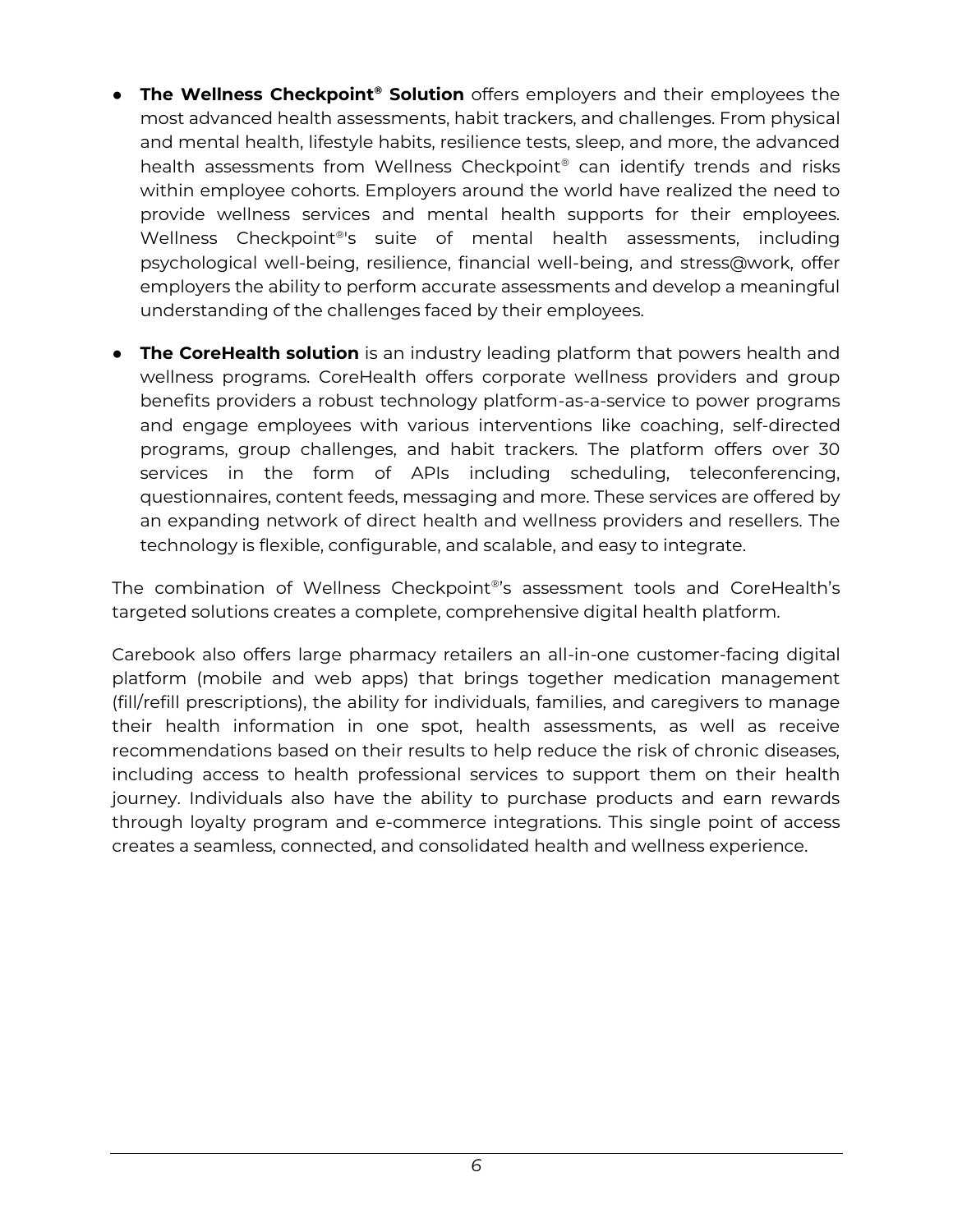|                          | Three months ended March 31, |         |               |         |    |           |          |  |  |  |
|--------------------------|------------------------------|---------|---------------|---------|----|-----------|----------|--|--|--|
|                          |                              | 2022    |               | 2021    |    | \$ Change | % Change |  |  |  |
| Revenue                  | \$                           | 2,397   | \$            | 863     | \$ | 1,534     | 177.8%   |  |  |  |
| Gross Profit             | \$                           | 2,233   | \$            | 789     | S  | 1.444     | 183.0%   |  |  |  |
| Net Loss from Operations | \$                           | (1,668) | \$            | (2,059) | \$ | 391       | $-19.0%$ |  |  |  |
| Net Loss                 | \$                           | (1,803) | $\mathcal{S}$ | (2,257) | \$ | 454       | $-20.1%$ |  |  |  |

### **Consolidated Highlights for the Quarter Ended March 31, 2022**

- Revenue for the quarter ended March 31, 2022 was \$2,397 compared to \$863 for the quarter ended March 31, 2021, an increase of 177.8% year-over-year, driven by the acquisitions of InfoTech completed in Q2 2021 and CoreHealth completed in Q3 2021.
- Net loss for the quarter ended March 31, 2022 was \$1,803 compared to \$2,257 for the quarter ended March 31, 2021, a decrease of 20.1% year-over-year. While the acquisitions of InfoTech and CoreHealth increased operating expenses for the quarter ended March 31, 2022, this was more than offset by the incremental revenue and cost reductions that were implemented as of November 1, 2021. This positive impact was partially offset by an increase in finance costs.

## ● **LifeLabs**

On January 10, 2022, Carebook announced that they will be working with LifeLabs, Canada's largest community medical laboratory network, to deliver valuable insights to LifeLabs' MyCareCompass customers through integration with Carebook's CoreHealth digital platform. This multi-year licensing agreement will deliver even greater value to LifeLabs' customers, empowering them to conveniently manage their healthcare through MyCareCompass. The CoreHealth assessment tool is an innovative solution that can integrate with existing digital systems to provide a greater understanding of immediate and long-term health care needs of users. Through integration with LifeLabs' free and secure MyCareCompass portal, over six million users will have access to personalized insights from the CoreHealth solution. These easily accessible insights are critical in supporting better healthcare outcomes for customers.

## **Subsequent Events**

## ● **Appointment of new Chief Financial Officer ("CFO")**

On May 26, 2022, Carebook announced the appointment of Mr. Olivier Giner as the new CFO of the Company, effective as of June 1, 2022.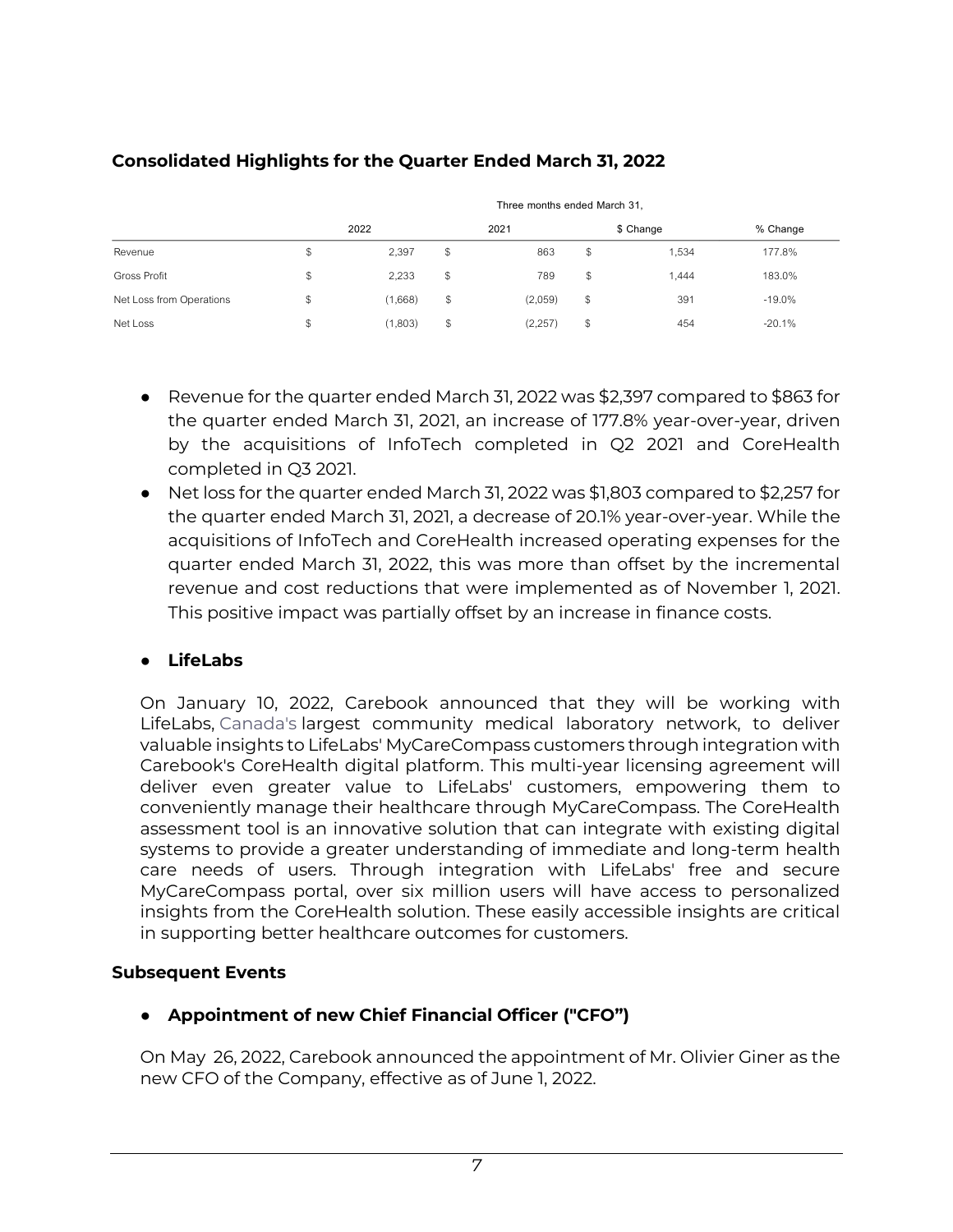# ● **Air Canada**

On April 25, 2022, Carebook announced a contract with Air Canada for the inclusion of the Carebook CoreHealth platform in its employee portals.

Air Canada is using Carebook's CoreHealth total well-being platform to connect their employees to a comprehensive suite of leading health and wellness programs, content and solutions. CoreHealth's platform is easy to use and highly configurable giving Air Canada the ability to deliver specific wellness programming to meet the individual needs of their employees. The CoreHealth solution builds upon the current organizational understandings provided by Carebook's Wellness Checkpoint® assessment tool which has been in use with Air Canada since 2017. When coupled together, these two leading solutions offer Air Canada an unparalleled opportunity to curate relevant programming that will help improve the health and wellness of all Air Canada employees. Air Canada will be one of the first world-class employers to benefit from the combined power of Carebook's integrated assessment and wellness solutions, and provides the company with an international showcase for its solutions capability.

### ● **Contract Awards**

The Air Canada contract highlights a record period for Carebook with regards to new orders received. Carebook has booked \$6,400 in new sales ranging from two to five years in length since November 1, 2021. These contracts, from a diverse base of clients located in the U.S. and Canada, provide confirmation of the success of Carebook's strategy and renewed focus on the fast-growing employer vertical.

## **Rights Offering and Stand-by Commitment Agreement**

On April 11, 2022, the Company announced an offering of rights (the "**Rights Offering**") to holders of its common shares of record at the close of business on April 19, 2022. Pursuant to the Rights Offering, each holder of common shares received one transferable right (a "**Right**") for each common share held. Every 1.5917452 Rights entitled a holder to purchase one (1) common share at a price of \$0.15 per common share. The Rights Offering expired at 5:00 pm (Eastern Time) on May 12, 2022 and was completed on May 17, 2022, The Rights Offering resulted in the issuance of 17,107,749 common shares of Carebook at a price of \$0.15 per share for proceeds to the Company of approximately \$2,570.

In accordance with the terms of the stand-by commitment agreement (the "**Stand-by Commitment Agreement**") dated April 11, 2022 between the Company and UIL Limited ("**UIL**"), the Company issued 12,892,251 additional common shares to UIL, at a price of \$0.15 per share, for additional proceeds to the Company of approximately \$1,930, resulting in the Company receiving aggregate proceeds of \$4,500 under the Rights Offering. UIL was also issued 193,383 common share purchase warrants (the "**Warrants**") pursuant to the Stand-by Commitment Agreement. Each Warrant entitles UIL to purchase one (1) common share at a price of \$0.16 per share at any time within 24 months of their issuance.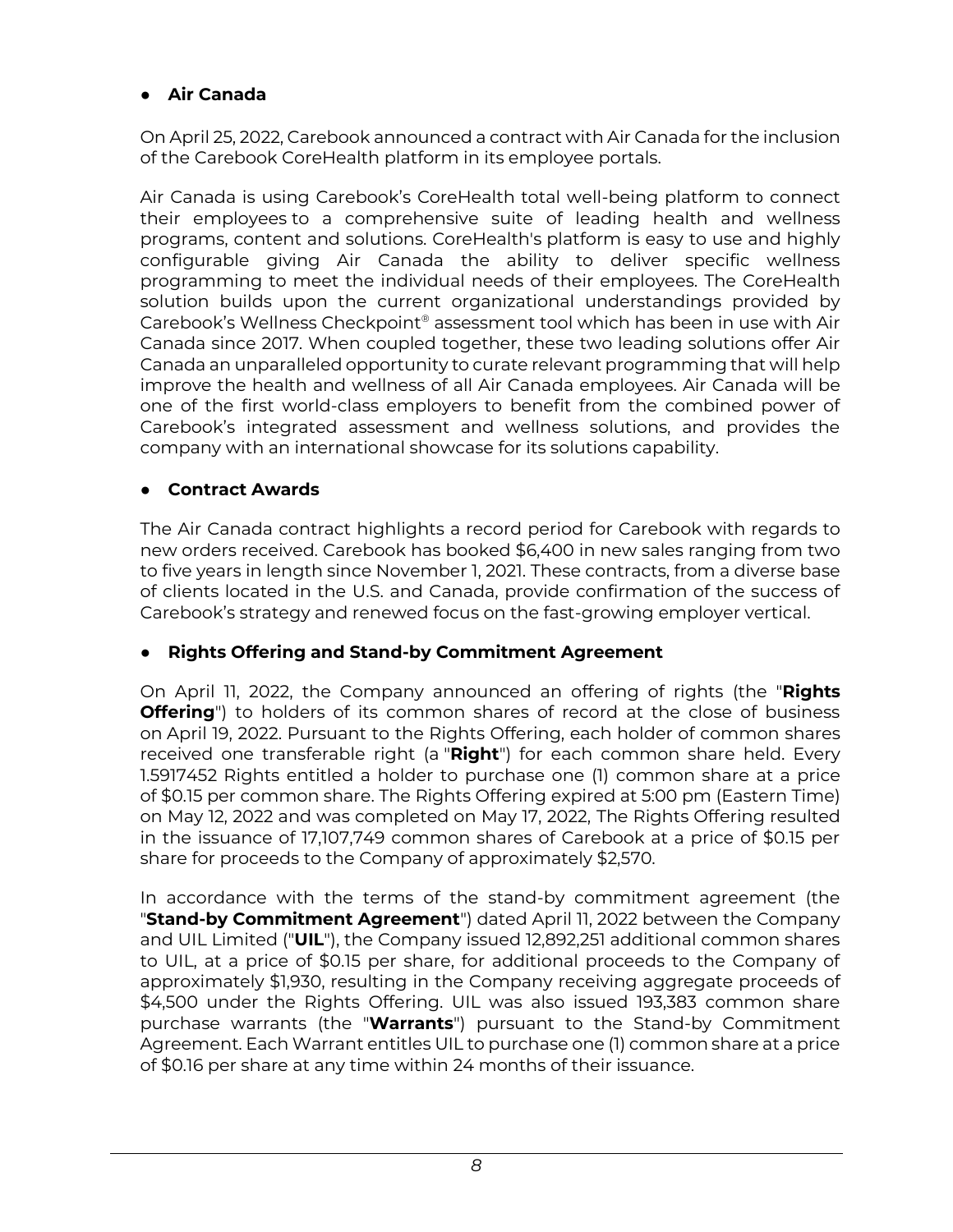Additional details on the Rights Offering are included in the Rights Offering circular, which was, together with the Rights Offering notice, filed under Carebook's profile on SEDAR at [www.sedar.com.](http://www.sedar.com/)

Prior to the Rights Offering, UIL beneficially owned or exercised control or direction over, directly or indirectly, 14,220,200 common shares, representing 29.8% of the issued and outstanding common shares. UIL also owned, or had direction or control over 5,500,000 warrants to purchase common shares. Following completion of the Rights Offering, UIL owns, exercises control or has direction over, directly or indirectly, 36,046,167 common shares, representing approximately 46.4% of the currently issued and outstanding common shares, as well as 5,693,383 warrants to purchase common shares.

In addition, prior to the Rights Offering, SAYKL, a company controlled by Dr. Sheldon Elman, Chair of the Company and Stuart M. Elman, director of the Company, beneficially owned or exercised control or direction over, jointly with its affiliates, 17,366,330 issued and outstanding common shares, representing 36.4% of the issued and outstanding common shares. Following completion of the Rights Offering, SAYKL beneficially owns or exercises control or direction over, directly or indirectly, 24,032,996 common shares, representing 30.9% of the issued and outstanding common shares. SAYKL and its affiliates also own or exercise control or direction over 330,000 common shares issuable upon exercise of stock options and 2,617,214 common share purchase warrants.

Each of UIL and SAYKL is a "related party" of the Company under Multilateral Instrument 61-101 – *Protection of Minority Security Holders in Special Transactions* ("MI 61-101") because it exercises control and direction over more than 10% of the issued and outstanding Common Shares. The Rights Offering was not subject to the related party transaction rules under MI 61-101 based on a prescribed exception related to rights offerings.

The Company intends to use the net proceeds of the Rights Offering to repay indebtedness, for working capital and for general corporate purposes.

#### **Financing & Corporate Development**

- **The Debt Financing:** On April 6, 2021, Carebook secured the following credit facilities from a leading Canadian Schedule 1 bank and one of its affiliates (collectively, the "**Lenders**" and such transaction, the "**Financing**")**:**
	- \$7,000 revolving term facility (the "**Revolving Facility**"); and
	- \$4,000 non-revolving term loan facility (the "**Term Loan Facility**", and together with the Revolving Facility, the "**Credit Facilities**").
	- On April 7, 2022, the Company entered into an amendment to the Credit Facilities. Under the amendment, the Lenders have agreed to provide the Company with (i) a \$3,000 demand revolving facility and (ii) a \$4,000 nonrevolving term loan facility, subject to mandatory repayment as described below. Moreover, the maturity date of Term Loan Facility has been extended to November 30, 2022, provided that the Company must make a mandatory prepayment of \$1,000 on the Term Loan Facility no later than May 31, 2022,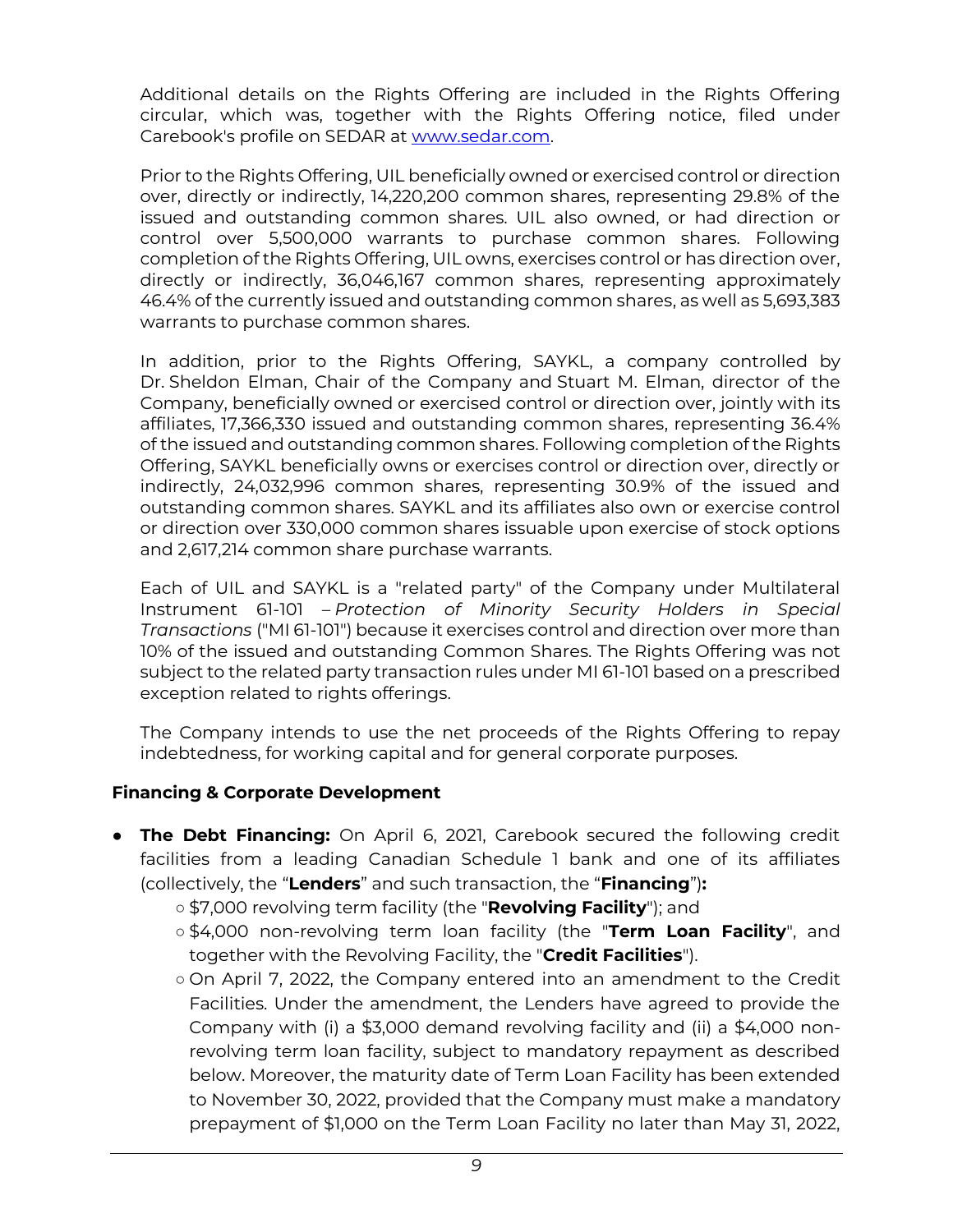which was subsequently extended to June 15, 2022 at the request of the Company's lenders, after which the outstanding amount under the Term Loan Facility will be \$3,000. As at the date hereof, the Term Loan Facility has been fully drawn and the Company accessed less than \$300 of the Revolving Facility, so a balance of approximately \$2,700 is available. The applicable margin on each of the Credit Facilities has also been increased to 9.0%, effective as of April 7, 2022. For more information on the Credit Facilities, please see Carebook's annual audited consolidated financial statements for the year ended December 31, 2021 and the accompanying MD&A.

● **Stock Option Plan Amendment:** On May 18, 2022, the board of directors of the Company approved an amendment to the Stock Option Plan of the Company (the "**Stock Option Plan Amendment**") to increase the maximum number of common shares of the Company that may be issued pursuant to the exercise of options under the Stock Option Plan from 6,237,779 to 13,995,424. At the annual general and special meeting of shareholders scheduled for June 29, 2022 (the "**Meeting**"), a majority of disinterested shareholders present in person or represented by proxy at the Meeting will vote on the Stock Option Plan Amendment, which was conditionally approved by the TSX-V.

Refer to the Company's Management Information Circular with respect to the Meeting dated May 18, 2022 and filed under the Company's profile on SEDAR on May 27, 2022 for further details on the Stock Option Plan Amendment.

#### **Key Performance Indicators**

Carebook monitors the following key performance indicators to help us evaluate our business, measure our performance, identify trends affecting our business, formulate business plans and make strategic decisions. Key performance indicators may be calculated in a different manner than similar key performance indicators used by other companies.

|                          | Three months ended March 31, |    |               |  |  |
|--------------------------|------------------------------|----|---------------|--|--|
|                          | 2022                         |    | 2021          |  |  |
| Revenue                  | \$<br>2,397                  | \$ | 863           |  |  |
| Gross Profit             | \$<br>2,233                  | \$ | 789           |  |  |
| Net Loss from Operations | \$<br>(1,668)                | \$ | (2,059)       |  |  |
| Customers                | 96                           |    | $\mathcal{P}$ |  |  |

## **Targeted Growth Strategy**

Carebook's growth strategy seeks to capitalize on a rapidly evolving digital healthcare landscape. The Company's strategy focuses on accelerating organic customer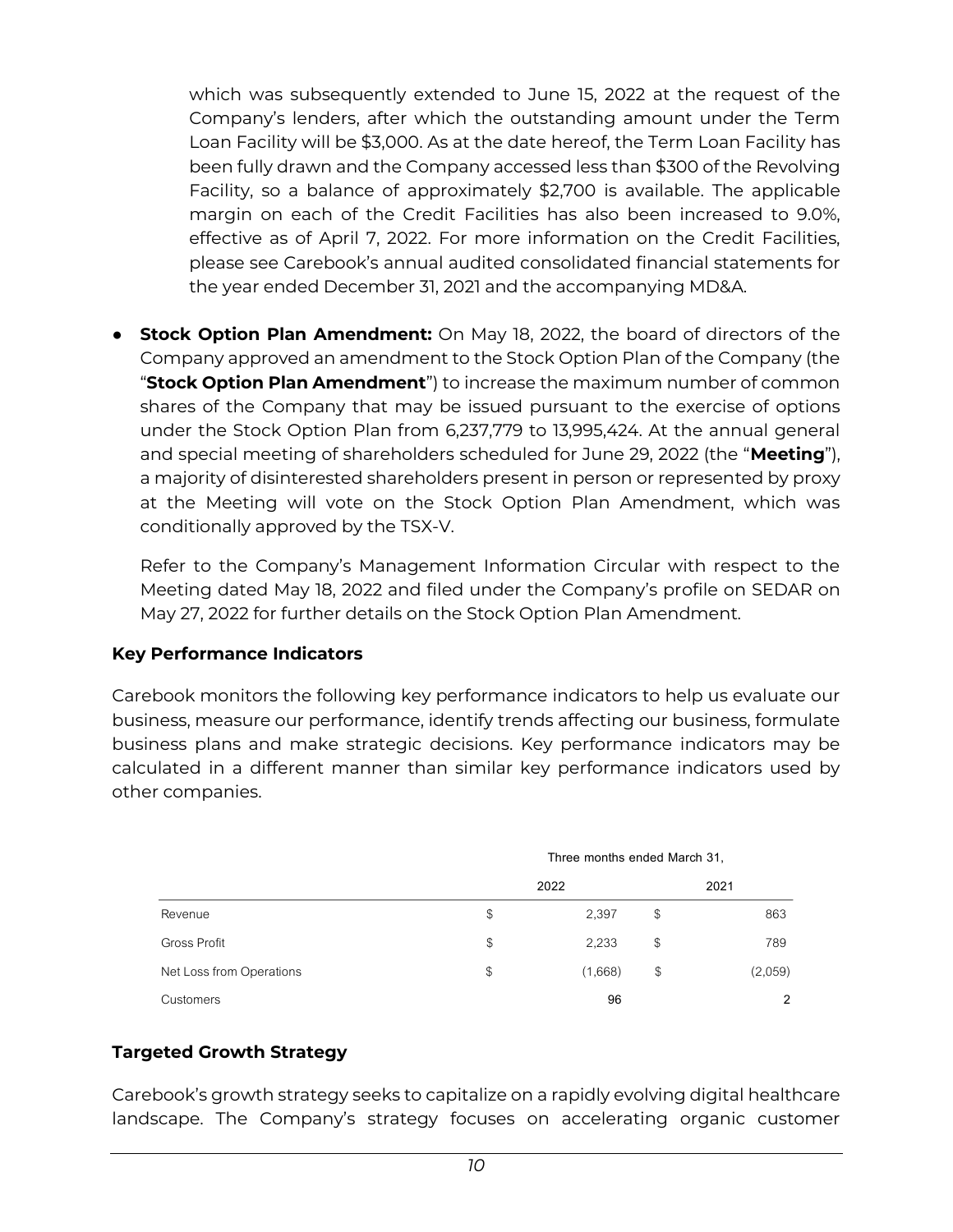expansion by delivering a continuously improving suite of comprehensive employee wellness solutions. These solutions leverage our unique approach to customer engagement, experienced customer service team, existing infrastructure, and solid reputation.

Carebook's acquisitions of InfoTech and CoreHealth establish the Company as a leader in the provision of digital health and wellness with customers across the globe. Carebook is delivering on its stated objective to be the connector to a new model of healthcare. With the integration of these acquisitions substantially completed late in 2021, the Company can now offer a wide range of best-in-class health and wellness assessments and solutions to add depth to its offerings targeting employers and insurers. Both InfoTech's Wellness Checkpoint® platform and CoreHealth's leading wellness technology platform are used by global businesses of significant size, providing considerable market recognition and validation. The combination of these solutions allows Carebook to offer employers not only the means to assess and understand their employees' health challenges, but also to provide specific, targeted, and customized solutions to improve employee health, wellness, and productivity.

The Company complements this organic strategy by seeking out accretive acquisitions and partnerships that improve the accessibility, quality, and functionality of its comprehensive solutions, surrounding ecosystem, and supporting services. Carebook has adopted a disciplined approach towards exploring strategic M&A opportunities in order to grow its reach in other markets and offer new services to its customer base, while maintaining a focus on its organic growth. Carebook has also started the expansion of its partnership catalog of third-party solution providers who can be connected through the CoreHealth portals to employers; thus expanding the basis of Carebook's offerings and capturing more value.

## **Customer, Market & Product Highlights**

## **Employer Vertical**

Carebook's acquisitions have positioned the Company to serve the \$37 billion<sup>1</sup> global corporate wellness market for employers. To grow the Company's position effectively and efficiently within this market, five main strategies have been identified for the integrated comprehensive solution:

**Provide increased foothold in the employer vertical** – Carebook's sales team is expanding the sales of the integrated end-to-end solution offered by merging the Wellness Checkpoint® and CoreHealth offerings and engaging in more prospecting and outbound sales activity targeting large and medium sized employers.

<sup>&</sup>lt;sup>1</sup> Source: Grand View Research, Corporate Wellness and Market Size, 2021-2028; Research and Markets, Global Corporate Wellness Market Analysis 2018-2019 & Outlook to 2023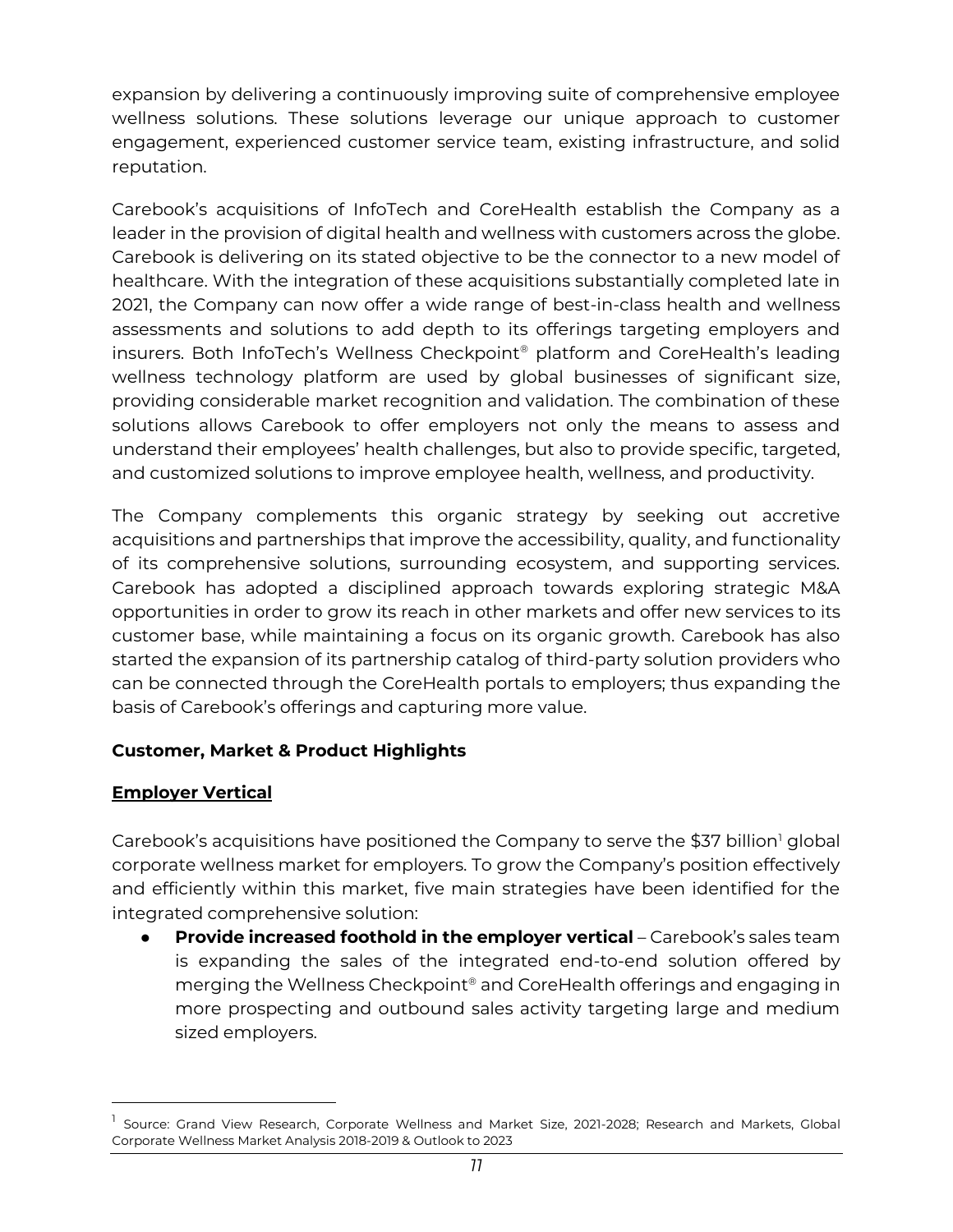- **Show traction for targeted offerings** Carebook is exploring partnerships where Wellness Checkpoint® and CoreHealth can showcase their integrated offerings and combine them with providers and resellers who offer complete health and wellness solutions for the workplace.
- **Product standardization** Carebook is reviewing its offerings to increase its ability to offer standard product suites to employers to accelerate their decisions and shorten the current sales cycle for our solutions.
- **Improve user experience and drive sales** Carebook is reviewing and enhancing global user experience and design homogeneity with the intent of increasing users' engagement, the conversion rate from prospects to clients and the retention rate of the existing client base.
- **Activate and leverage data** Carebook is putting in place the structure and processes to leverage its significant data sets to support sales efforts and enhance its offerings through critical partnerships and strategic alliances that offer solutions to the employee wellness challenges that are most commonly experienced by large and medium sized employers.

*Migration to Microsoft Azure:* Recently, the Wellness Checkpoint® health risk assessment service moved onto the Microsoft Azure cloud. This migration will provide enhanced product experience, performance, reliability, scalability, and the best of industry data security and privacy. It enables Carebook to reduce some of its productivity and collaboration costs.

## **Pharmacy Vertical**

- *Pharmacy App Update***:** The Be Well app for Rexall Pharmacy in Canada on iOS, Android and web was launched in May 2020. The launch and subsequent usage of the app has been a success and users have been responding positively to the platform. As at April 2, 2022, App Store ratings (iOS users) were 4.5/5 stars, and Google Store (Android users) were 4.6/5 stars. During the first quarter of 2022, the Be Well program maintained an average Net Promoter Score of 75%.
- **Change in Contract Scope:** Effective October 2021, and in accordance with the terms of their agreement, Carebook's major pharmacy client reduced the scope of work for their ongoing multi-year contract. This reduction resulted in a run rate of approximately \$1,600 in revenue per year. As of March 1, 2022, the scope of work and resulting revenue was increased slightly and has the potential to increase further.
- *Launch of Caregiver Solution:* In June 2021, the Company announced the launch of its Caregiver Solution as part of its pharmacy platform. The caregiver feature is integrated into an all-in-one, 360-degree experience that includes medication management, loyalty and rewards integration, health and wellness, communication (push notifications), e-commerce integration, and more. For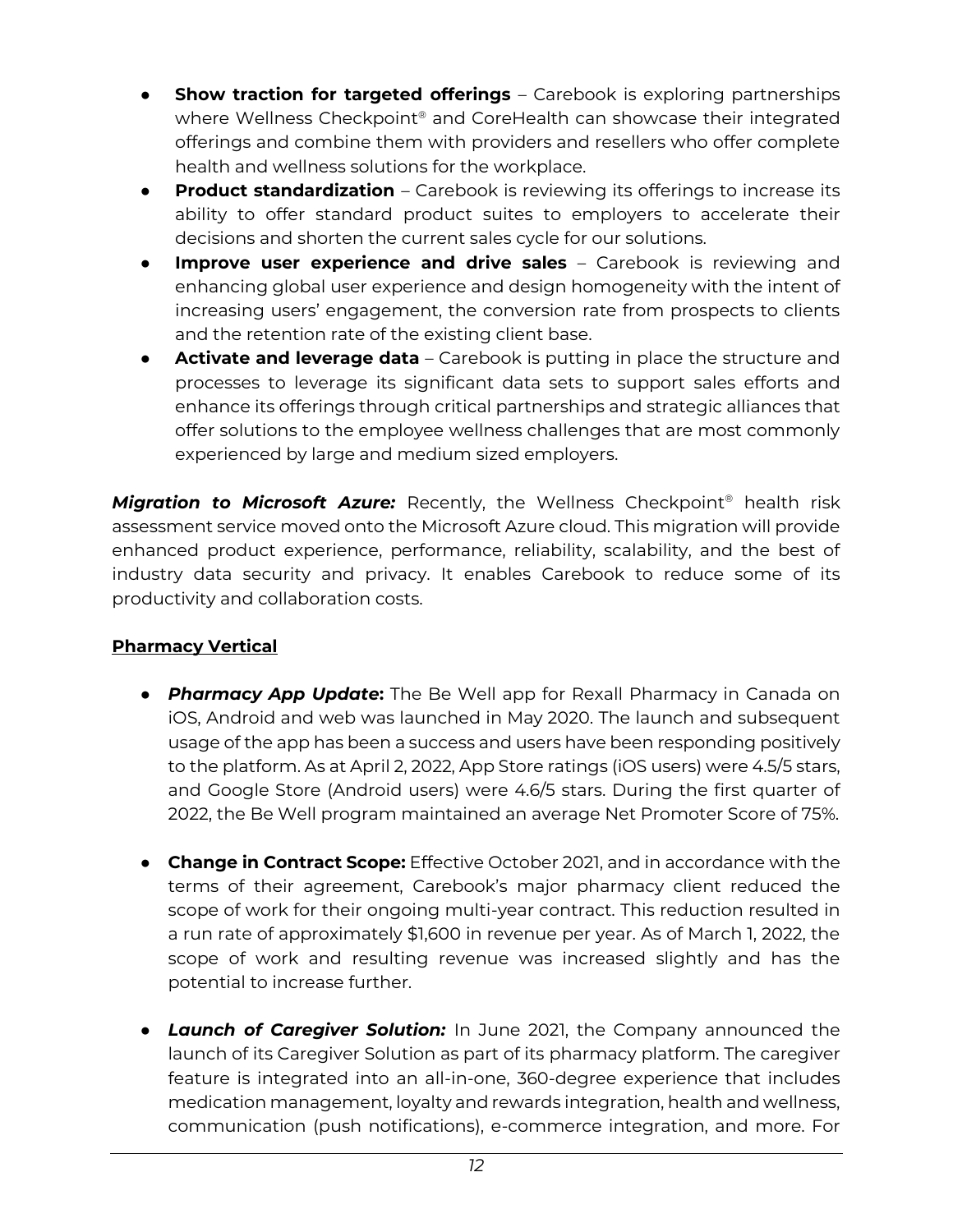their people-in-care, caregivers have the ability to fill, refill, and renew prescriptions, log and track health information, view metrics, and encourage adherence.

- *Medication Adherence Solution:* With a patient-centered, pharmacist-friendly approach, Carebook is evolving its digital solution to improve medication adherence. Carebook's Medication Adherence Solution targets the most common barriers to adherence including low trust in the efficacy or necessity of the medication, forgetfulness, side effects, and more. The solution offers users the ability to set reminders, to track their i) symptoms, ii) side effects and iii) adherence score, and to share results with their healthcare team. The first phase of our medication adherence solution, the medication reminders module, is ready and is now part of our pharmacy offering (iOS and Android).
- *Vaccination Tracking:* Due to the fact that many pharmacies are administering COVID-19 vaccines, it became essential for the patients to track their vaccination records directly from Carebook's pharmacy solution. Patients using Carebook's product can now see which vaccines and doses they have received.

## **COVID-19**

While the Company cannot predict the effect and ongoing COVID-19 pandemic, management does not expect the pandemic will impair the Company's ability to meet financial and other reporting disclosure requirements on a timely basis. The pandemic has created different impacts on each section of the Company's business:

- Within the employer vertical, restrictions on travel have led to delays within the Company's typical sales process. However, the stress caused by the pandemic has increased employers' recognition of the importance of mental health, which has in turn led to increased interest in the Company's offerings.
- Within the pharmacy vertical, the pandemic led to some disruption to the Company's business development and global expansion initiatives, partially restricting the sales process, which resulted in fewer than expected sales in 2021 and the quarter ended March 31, 2022.

In general, COVID-19 has accelerated the adoption of technology across both the global and Canadian healthcare systems, which the Company expects will increase demand for digital healthcare solutions.

# **OUTLOOK**

The digital health market is being driven by a comprehensive transformation in how patient care is being delivered and accelerated, in part, by the global COVID-19 pandemic, and an evolution in the application of digital solutions to a broader set of customers and industries.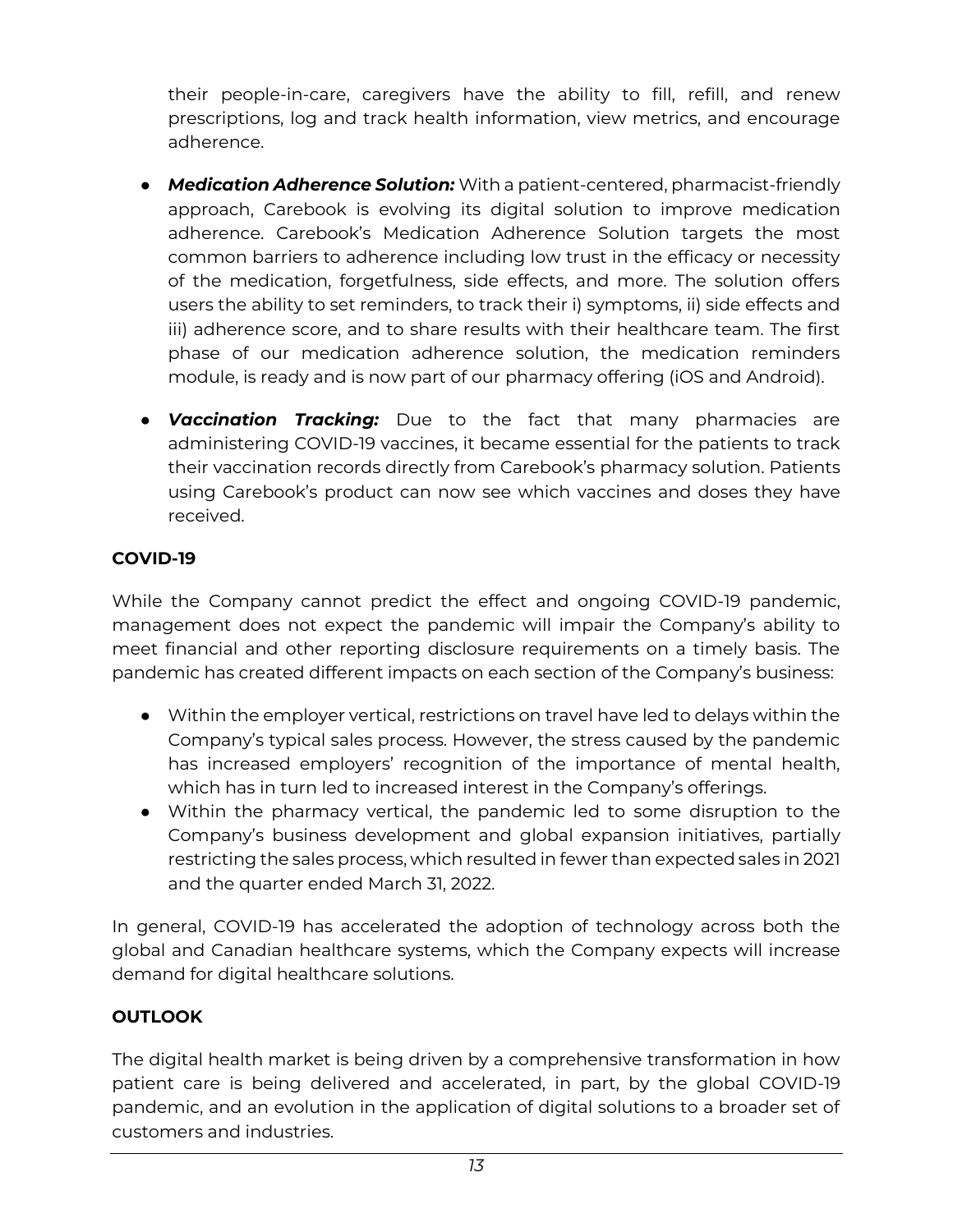While Carebook's origins lie within the pharmacy vertical, the company believes the employer and insurance markets provide the greatest opportunity for growth. Carebook plans to pursue and capture additional share of these markets through customer acquisition and product improvement. Carebook continues to leverage its medical and engagement expertise across its core technology platforms to address these opportunities.

From a foundation of health expertise and a core, "people-first" philosophy, Carebook offers turnkey, modular, connected systems that can be white-labeled to increase revenue, engagement, and health outcomes. Following the acquisitions and successful integrations of InfoTech and CoreHealth, Carebook has created a comprehensive health and wellness solution for employers and their employees, as well as a complementary supporting ecosystem of services. Carebook can now provide **both** the assessment and reporting of employee health and wellness challenges as well as curate a specific and targeted set of solutions that are uniquely configured for each employer to help improve the health and wellbeing of its employees.

The Company's approach for the pharmacy vertical has been to develop a tailored digital platform which can then be rebranded and offered to multiple clients on a global basis. The pharmacy solutions offer prescription fill and refill capabilities alongside loyalty and customer management software. As pharmacists have been asked to provide more frontline healthcare services, Carebook can offer pharmacists more tools to enable a deeper understanding of the health concerns faced by their clients as well as an expanding set of health modules and partnerships to truly enable pharmacists to build lasting connections and value to their end customers.

Carebook continues to consider acquisitions that provide an opportunity to enhance its offerings and the development of their surrounding ecosystem. However, the Company does not anticipate maintaining the pace of acquisition demonstrated in 2021.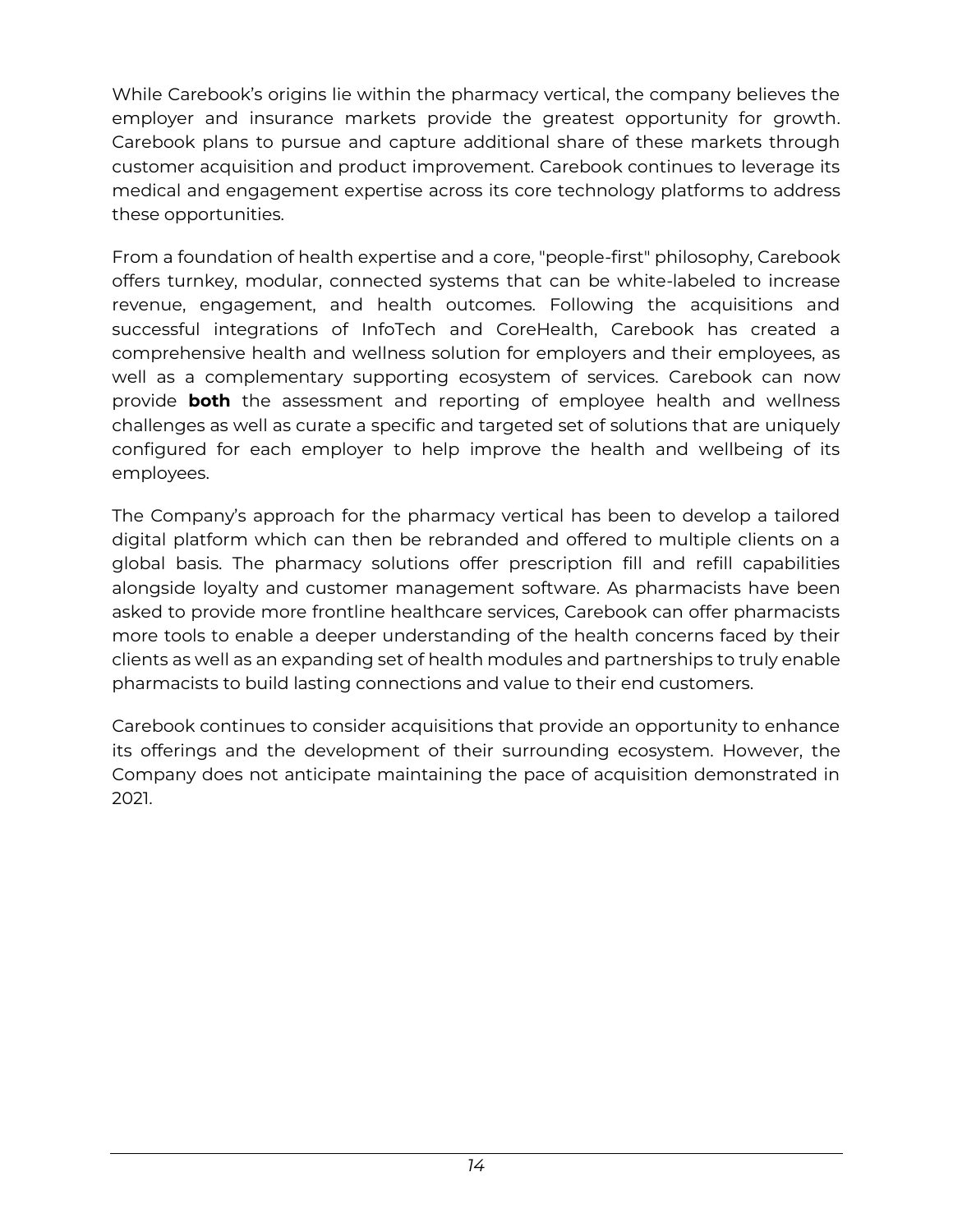## **FINANCIAL PERFORMANCE ANALYSIS**

The financial information presented in the tables below has been derived from the Company's Financial Statements and their accompanying notes, prepared in accordance with International Financial Reporting Standards ("**IFRS**") for the three months ended March 31, 2022 and 2021.

#### **Summary of Quarterly Results**

The table below presents revenue, net loss, and net loss per share for the last eight quarters:

|                    | Revenue<br>(\$000s CAD) |        | Net Loss<br>$(S000s$ CAD) | Basic and diluted<br>loss per share<br>(in \$) |        |  |
|--------------------|-------------------------|--------|---------------------------|------------------------------------------------|--------|--|
| March 31, 2022     | \$<br>2,397             | \$     | (1,803)                   | \$                                             | (0.04) |  |
| December 31, 2021  | \$<br>1,934             | \$     | (11,685)                  | \$                                             | (0.24) |  |
| September 30, 2021 | \$<br>1,799             | \$     | (3,299)                   | \$                                             | (0.07) |  |
| June 30, 2021      | \$<br>1,139             | $\$\,$ | (2,425)                   | \$                                             | (0.07) |  |
| March 31, 2021     | \$<br>863               | $\$\$  | (2,257)                   | \$                                             | (0.07) |  |
| December 31, 2020  | \$<br>844               | $\$\$  | (5,533)                   | \$                                             | (0.18) |  |
| September 30, 2020 | \$<br>865               | $\$\,$ | (1,632)                   | \$                                             | (0.07) |  |
| June 30, 2020      | \$<br>857               | \$     | (2,910)                   | \$                                             | (0.23) |  |

## *Revenue*

Prior to the acquisitions of InfoTech and CoreHealth, the Company's revenue was nearly entirely generated from its multi-year agreement with its key customer. Carebook's statement of work with its key customer is updated annually in March. Despite a contractual decrease in revenue commitment of this customer in March 2021 and in October 2021, Carebook has seen an incremental increase in revenue during the second, third, and fourth quarters of 2021 due to its acquisitions of InfoTech and CoreHealth.

Revenue generated by InfoTech was \$661 in the first quarter of 2022 (nil for the first quarter of 2021). CoreHealth added \$1,224 of revenue during the first quarter of 2022 (nil for the first quarter of 2021).

Except due to lost customers, recurring revenue generated by these acquisitions is expected to increase incrementally for the first four full quarters following the respective acquisitions due to a change in revenue recognition following their adoption of IFRS 15 on the acquisition date.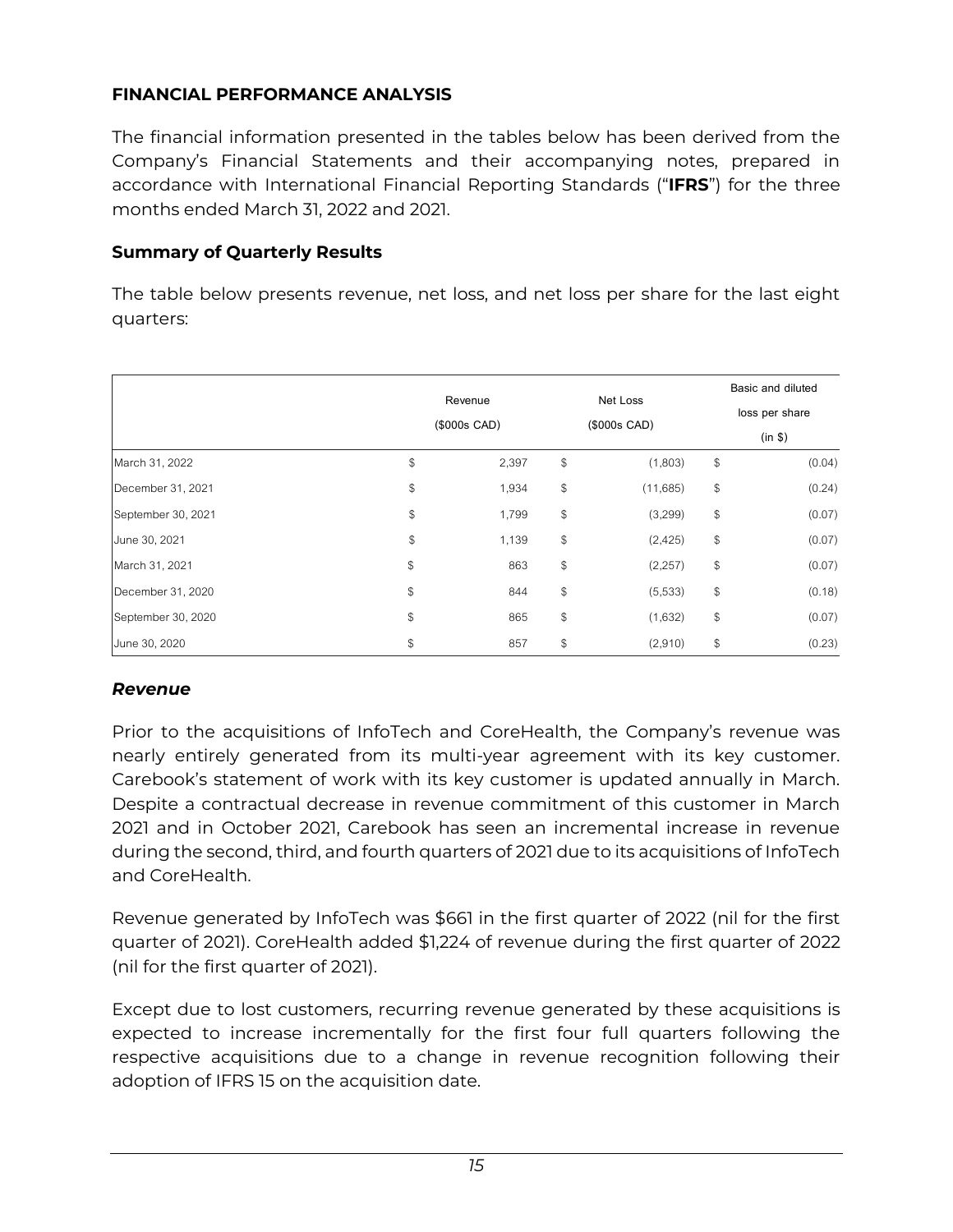#### *Net Loss*

The Company is a start-up that continues to invest in its growth through research and development projects, and strategic M&A. The increase in net loss each quarter is attributed to key hires and their related expenses, and costs associated with M&A and related financing of said acquisitions.

The Company recognized stock option expenses in the second quarter of 2020, as the RTO became probable, which triggered the accelerated vesting of employee stock options and a requirement for the employee stock options to be immediately exercised upon completion of the RTO or terminated. However, at the time of the RTO, the life of these fully-vested stock options were extended to their original expiry dates. This non-recurring stock-based compensation expense resulted in a significant increase in the Company's net loss for that period.

During the third quarter of 2020, the Company incurred significant expenses in connection with the RTO. These expenditures were partially offset by the gain on the embedded derivative recorded in the third quarter of 2020. Prior to the closing of the RTO, the convertible debt holder signed a waiver of conversion and consent to prepayment whereby the convertible debt holder agreed to be repaid the principal and accrued interest in cash and forgo its equity conversion option upon completion of the RTO. This resulted in the acceleration of the depreciation of the debt to its face value and a reversal of the embedded derivative gain to nil.

In the fourth quarter of 2020, the Company issued stock options to its directors and employees of the Company, which were partially expensed during the quarter. In addition, in connection with the RTO, the Company incurred \$1,457 in professional fees and other transaction costs, which led to an increase in non-recurring expenses in the latter half of 2020. The Company also recognized a \$2,523 reverse acquisition expense in the fourth quarter of 2020.

In the first quarter of 2021, the Company recorded \$234 of stock option expenses related to the options granted in the fourth quarter of 2020. There were also transaction and M&A costs related to the acquisition of InfoTech and other potential acquisitions, and the Financing, totaling \$111 and \$71 respectively, which increased the non-recurring expenses during the quarter.

In the second and third quarters of 2021, the Company's net loss increased due to nonroutine expenses related to the acquisitions of InfoTech and CoreHealth, financing costs associated with the Credit Facilities and the Offering, and non-cash items such as the grant of stock options to directors, officers, and employees of the Company. In addition, the net loss was driven by Carebook recognizing InfoTech and CoreHealth's full operating costs during the period, but only being able to recognize a portion of the revenue that would have been recognized under IFRS 15 but was already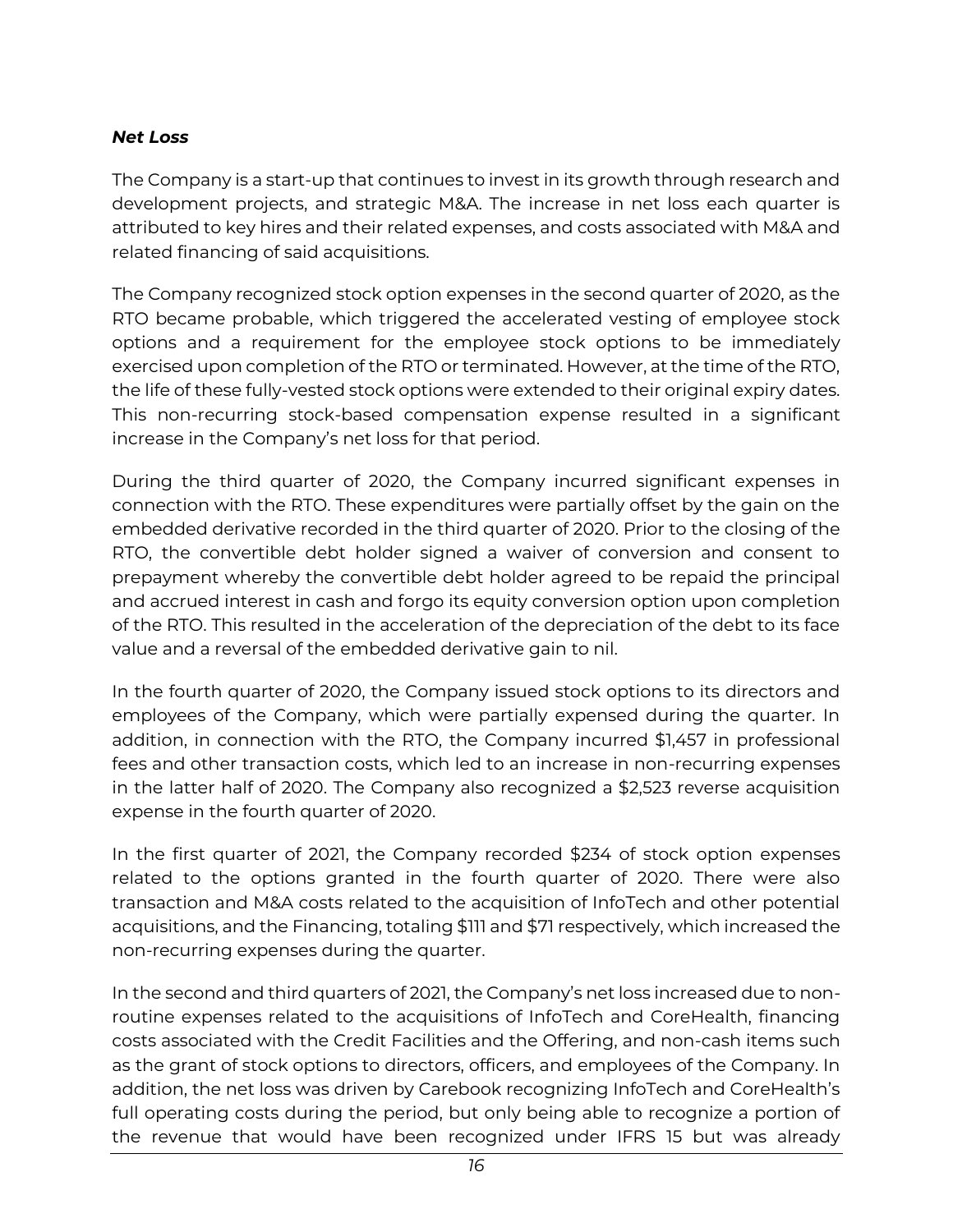recognized under Accounting Standards for Private Enterprises prior to the acquisitions.

In addition, during the third quarter of 2021, the Company incurred a warrant expense of \$569. This was driven by a two-year extension of the life of the Principal Replacement Warrants. For more information, refer to Notes 15 and 19 of the annual audited consolidated financial statements for the year ended December 31, 2021 .

In the fourth quarter of 2021, the net loss increased mainly due to the recognition of \$7,170 in goodwill impairment for the acquisition of the legacy Carebook platform in 2016 and the acquisition of InfoTech's Health Risk Assessment business, as disclosed in Note 11 of the Company's annual audited consolidated financial statements for the year ended December 31, 2021. Additionally, the increase in operating expenses (mainly labour) associated with the acquisitions of InfoTech (second quarter) and CoreHealth (third quarter) contributed for the increase in net loss.

In the first quarter of 2022, the Company recorded \$122 of stock option expense related to the options granted in past periods. While the acquisitions of InfoTech and CoreHealth increased operating expenses for the quarter ended March 31, 2022 when compared to the same period of the previous year, this was more than offset by the incremental revenue and additional reductions in operating expenses as a result of cost-reduction strategy that was implemented as of November 1, 2021. This positive impact was partially offset by an increase in finance costs due to the financings that occurred in the second and fourth quarters of 2021 (Credit Facilities and Loan Agreements, respectively).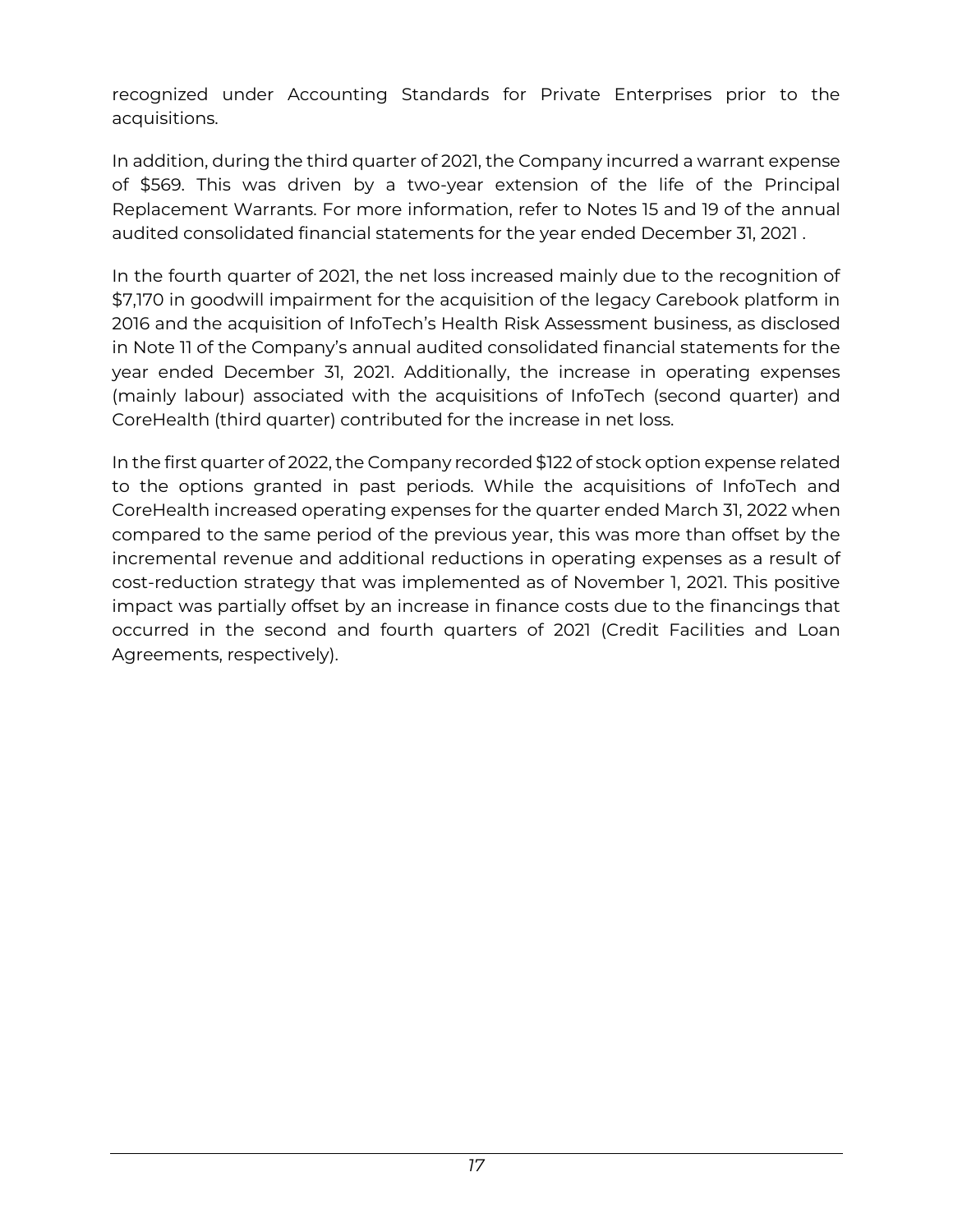### **DISCUSSION OF OPERATIONS**

### *Statements of Comprehensive Loss*

|                            | Quarters ended March 31, |                                |                |           |            |
|----------------------------|--------------------------|--------------------------------|----------------|-----------|------------|
|                            | 2022                     | 2021                           |                | \$ Change | % Change   |
| <b>REVENUE</b>             | \$<br>2,397              | \$<br>863                      | S              | 1,534     | 177.8%     |
| Cost of revenue            | \$<br>164                | \$<br>74                       | $$\mathbb{S}$$ | 90        | 121.6%     |
| Gross profit               | \$<br>2,233              | \$<br>789                      | \$             | 1,444     | 183.0%     |
| <b>EXPENSES</b>            |                          |                                |                |           |            |
| Sales and marketing        | \$<br>876                | \$<br>476                      | \$             | 400       | 84.0%      |
| Research and development   | \$<br>1,683              | \$<br>1,446                    | \$             | 237       | 16.4%      |
| General and administrative | \$<br>1,342              | \$<br>926                      | \$             | 416       | 44.9%      |
| Loss from operations       | \$<br>(1,668)            | \$<br>(2,059)                  | \$             | 391       | $-19.0%$   |
| Transaction costs          | \$                       | \$<br>111                      | \$             | (111)     | $-100.0\%$ |
| M&A costs                  | \$                       | \$<br>71                       | \$             | (71)      | $-100.0\%$ |
| Finance costs              | \$<br>272                | \$<br>16                       | \$             | 256       | N/A        |
| Net loss before taxes      | \$<br>(1,940)            | \$<br>(2, 257)                 | \$             | 317       | $-14.0%$   |
| Income tax expense (gain)  | \$<br>(137)              | \$<br>$\overline{\phantom{a}}$ | \$             | (137)     | N/A        |
| Net loss                   | \$<br>(1,803)            | \$<br>(2, 257)                 | \$             | 454       | $-20.1%$   |
| Total comprehensive loss   | \$<br>(1,803)            | \$<br>(2, 257)                 | \$             | 454       | $-20.1%$   |

For the quarters ended March 31, 2022 and 2021:

## *Revenue analysis*

Revenue for the quarter ended March 31, 2022 was \$2,397, compared to \$863 for the quarter ended March 31, 2021, an increase of \$1,534 or 177.8% which is driven by the acquisitions of InfoTech and CoreHealth (\$1,885), offset by a reduction of \$350 in revenue related to the pharmacy vertical as this line of businesses faced challenges during 2021 because of the COVID-19 pandemic, which led to some disruption to the Company's business development and global expansion initiatives directly related to the pharmacy vertical, partially restricting the sales process, which resulted in fewer than expected sales in 2021 and first quarter of 2022.

Revenue generated during the first quarter of 2021 was entirely from the pharmacy vertical, whereas revenue generated in the quarter ended March 31, 2022 was 21% from the pharmacy vertical and 79% from the employer vertical.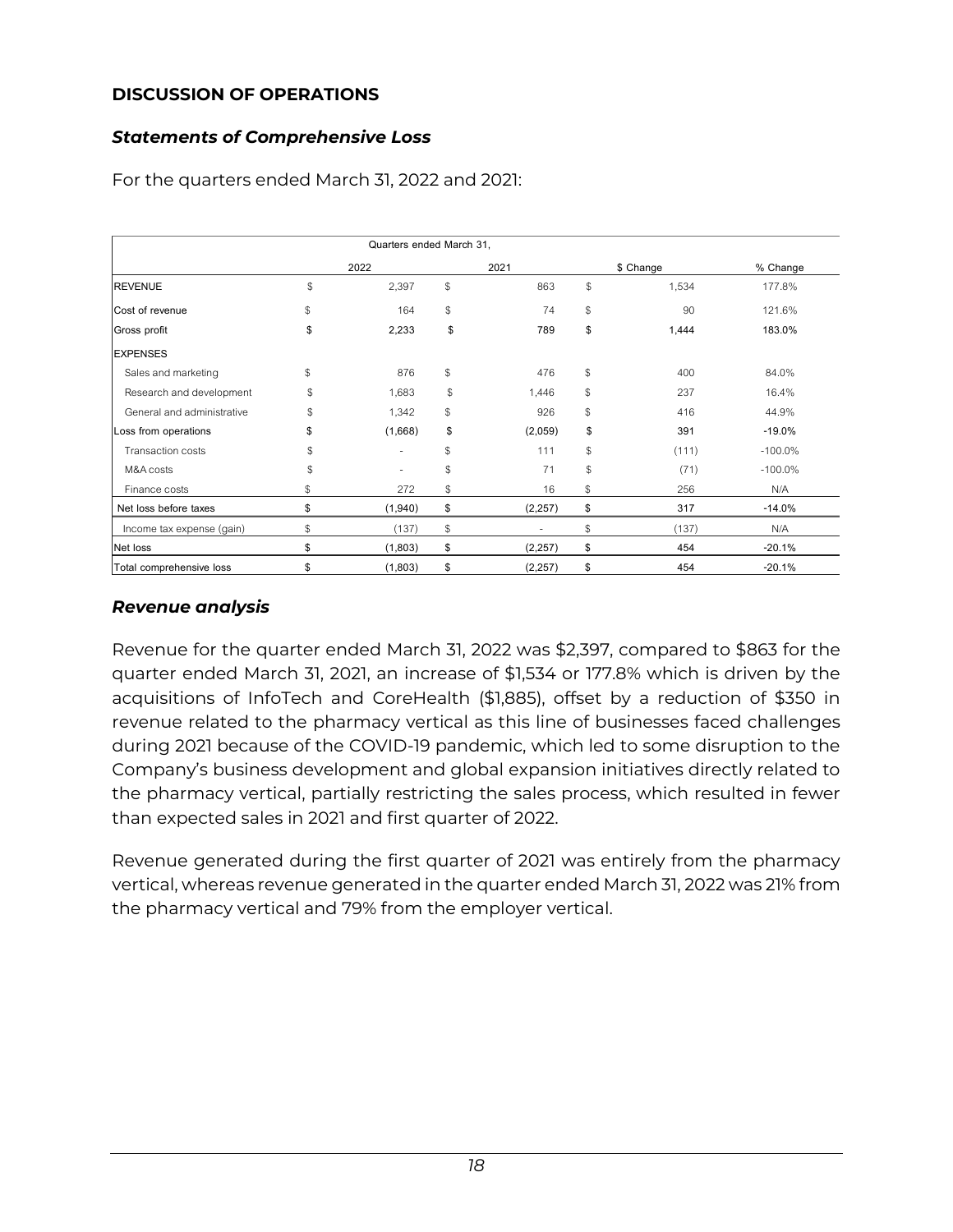## *Total comprehensive loss analysis*

Total comprehensive loss was \$1,803 for the quarter ended March 31, 2022, compared to a loss of \$2,257 for the first quarter of 2021, a decrease of \$454, or 20.1%.

The loss from operations decreased by 19.0% year over year from \$2,059 in the first quarter of 2021 to \$1,668 in 2022. While the acquisitions generated additional operating expenses due to the increase in headcount and other expenses, these costs were more than offset by the increase in revenue generated from the same acquisitions and cost reduction measures taken during the fourth quarter of 2021.

Non-routine transaction and M&A expenses occurred during the first quarter of 2021. Those expenses did not occur during the same period of 2022. Additionally, Finance Costs increased from \$16 in the first quarter of 2021 to \$272 during the same period of 2022, mainly because of the increase in Borrowing, driven by the financings needed to complete the acquisitions of InfoTech and CoreHealth – see Note 13 of the Financial Statements.

## *Cost of revenue*

The cost of revenue for the quarter ended March 31, 2022 was \$164 compared to \$74 in the same period of 2021. The increase of \$90 (121.6%) is attributed to the expenses incurred to support clients in the employer vertical.

## *Expense analysis*

Total operating expenses for the first quarter of 2022 were \$3,901 compared to \$2,848 incurred in the same period of the previous year, an increase of \$1,053. The increase in operating expenses was attributed to the additional headcount and other expenses from the acquisitions, partially offset by a decrease in labour costs related to the pharmacy vertical. Variances in operating expenses will be further broken down by function, below.

# **Sales & marketing expenses**

Sales & Marketing expenses increased on the first quarter of 2022 to a total of \$876, driven mainly by labour costs derived from the acquisitions of InfoTech and CoreHealth as the headcount increased, partially offset by a decrease in labour costs related to the pharmacy vertical. In addition, a portion of the earnout and deferred purchase price of CoreHealth is contingent upon the continued employment of the sellers of CoreHealth to Carebook, who are a part of the sales and marketing department and is treated under IFRS 2 as post-acquisition remuneration. As a result, sales and marketing expenditures increased by \$400 from \$476 in the first quarter of 2021 to \$876 in 2022.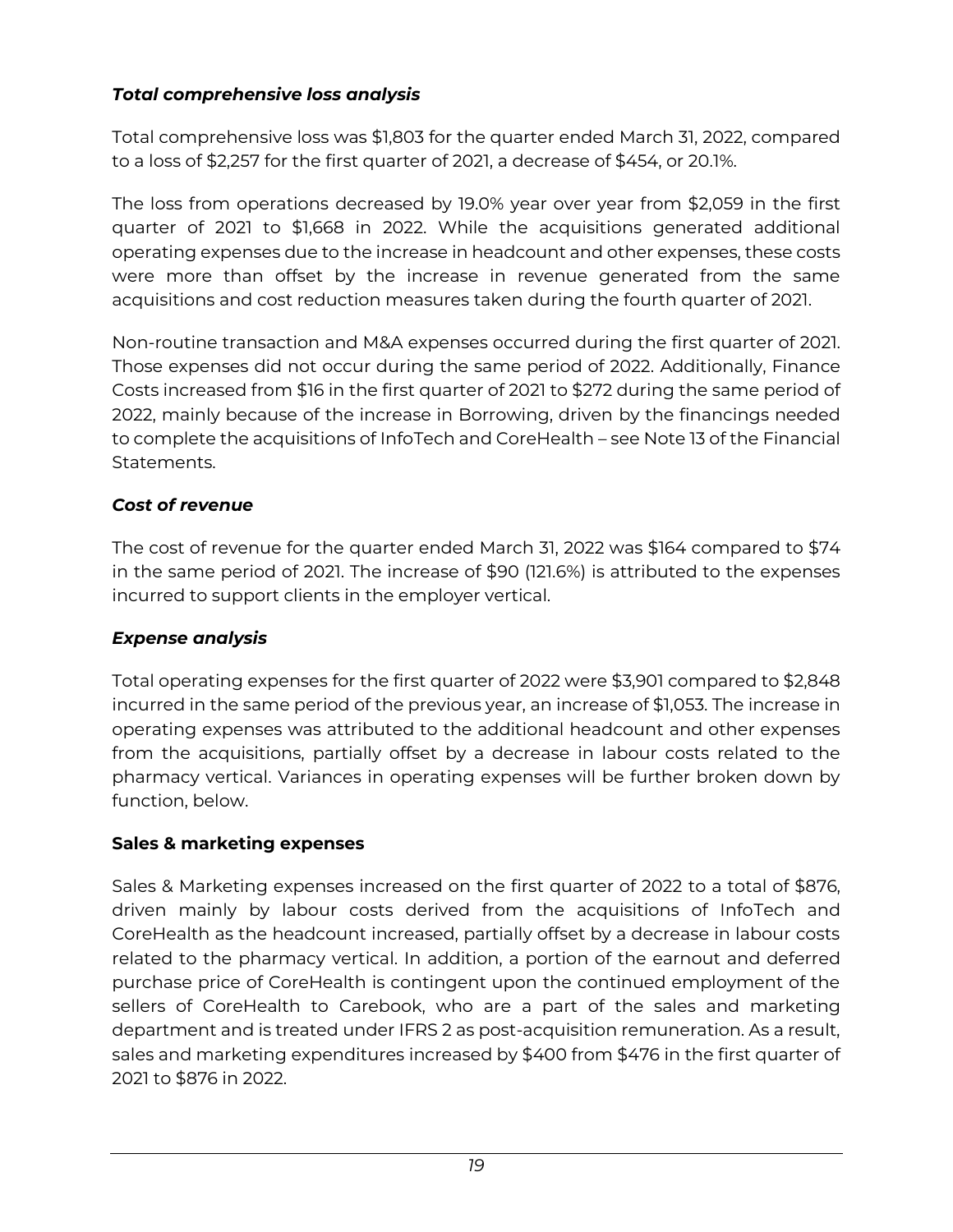## **Research & development expenses**

Research and development expenses increased by \$237 from \$1,446 in the first quarter of 2021 to \$1,683 in 2022, mainly due to an increase of Depreciation & Amortization (\$457) and was driven by the amortization of intangible assets related to intangible assets acquired such as trademarks, capitalized development, and technology. These intangible assets are being amortized over a period between 6 and 10 years (see Note 3 Business Combination of the Company's annual audited consolidated financial statements for the year end December 31, 2021). The increase in research and development was partially offset by a decrease in labour expenses (\$282) as a direct result of the reduction in headcount of research and development associated with the pharmacy vertical.

Research and development costs increased by \$48 in the first quarter of 2022 compared to the first quarter of 2021 from \$184 to \$232. These costs are primarily for hosting and software licenses used across the businesses' research and development departments and have increased due to the headcount increase from the acquisitions.

## **General & administrative expenses**

General and administrative expenses for the first quarter of 2022 were \$1,342 compared to \$926 during the same period of 2021. The main drivers of the \$416 increase were the increased labour and employee benefit costs associated with additional headcount from acquisitions, as well as severance and other termination expenses related to certain employees that left the company during the first quarter of 2022. Additionally, professional fees were higher when compared to the first period of 2021, as the company incurred considerably more professional fees since becoming a public company in October 2020, mainly related to audit and general securities laws compliance. Stock option expenses for general and administrative employees were lower in the first quarter of 2022 relative to 2021 by \$151 primarily due to stock option grants in connection with the RTO, which completed their vesting during 2021 therefore no expenses related to those options were recognized during the first quarter of 2022.

#### **Other expenses**

There have been no M&A and Transactions costs incurred during the first quarter of 2022, while M&A and Transactions costs totaled \$71 and \$111, respectively, during the same period of 2021. These non-routine expenses incurred during the first quarter of 2021 relate to actions regarding M&A opportunities, in particular the acquisition of InfoTech and debt financing for this acquisition.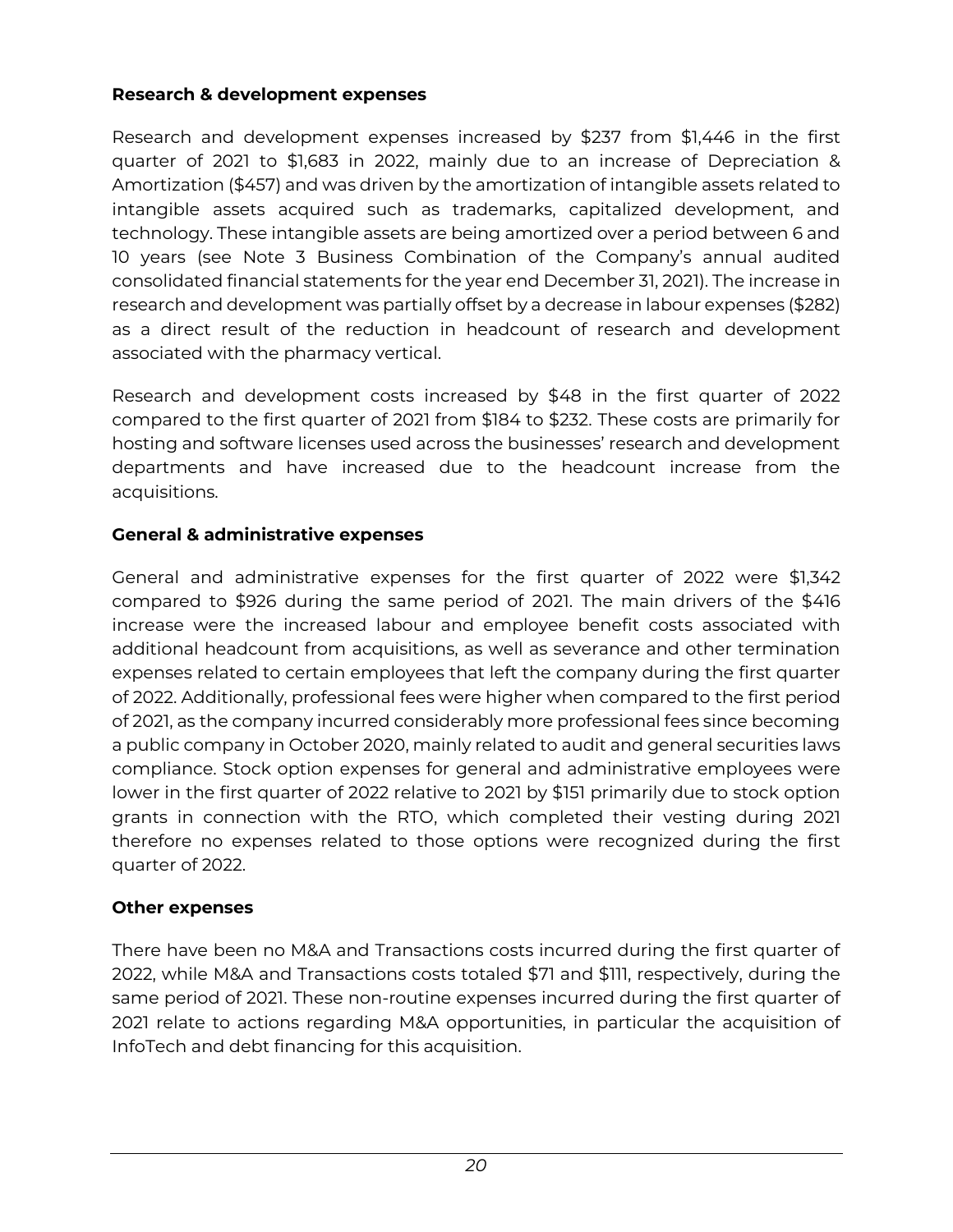## **PRO-FORMA IMPACT OF BUSINESS COMBINATIONS WITH INFOTECH AND COREHEALTH:**

The Company completed the acquisition of InfoTech on April 6, 2021 and the acquisition of CoreHealth on August 6, 2021. Had Carebook completed the acquisitions of InfoTech and CoreHealth on January 1, 2021, the Company's consolidated revenues and net loss for the quarter ended March 31, 2021 would have been as follows:

|          | <b>March 31, 2021</b> |
|----------|-----------------------|
| Revenue  | 2,250                 |
| Net Loss | (2,964)               |

The Company considers the pro forma figures to be an approximate measurement of the financial performance of the combined business for the quarter. However, pro forma information does not account for synergies or historical transactions and is not necessarily indicative of the (loss) profit that the Company would have realized if the acquisition had occurred on January 1, 2021, nor of the (loss) profit that may be achieved in the future.

To determine the Company's pro forma consolidated revenues and (loss) profit if InfoTech and CoreHealth had been acquired on January 1, 2021, the Company calculated the revenues according to the fair value of contract liabilities at the acquisition date.

Refer to Note 3 of the annual audited consolidated financial statements for the year ended December 31, 2021 for more information on the acquisitions of InfoTech and CoreHealth.

#### **LIQUIDITY AND CAPITAL RESOURCES**

The cash flow for the quarter ended March 31, 2022 was driven mainly by the impacts of the acquisitions and debt financings that occurred during the second, third and fourth quarters of 2021. This resulted in an overall cash use of \$388 during the first quarter ended March 31, 2022.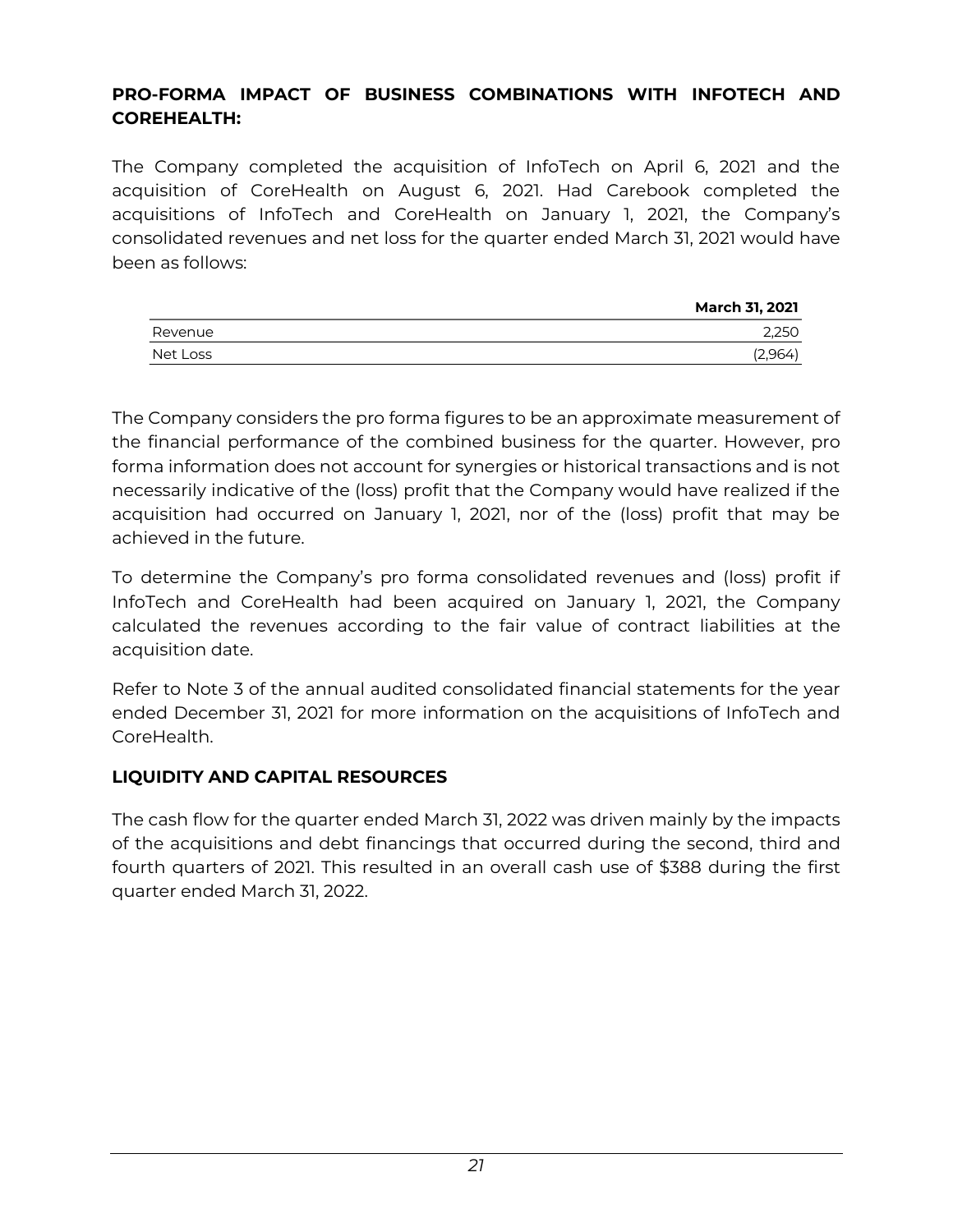## *Cash Flow Analysis*

### Cash flow for the quarters ended March 31, 2022 and 2021:

| Three months Ended March 31.                         |    |       |    |         |    |           |          |  |
|------------------------------------------------------|----|-------|----|---------|----|-----------|----------|--|
|                                                      |    | 2022  |    | 2021    |    | \$ Change | % Change |  |
| Cash flows generated from (used for):                |    |       |    |         |    |           |          |  |
| Operating activities                                 | \$ | (68)  | \$ | (2,467) | \$ | 2,399     | $-97.2%$ |  |
| Investing activities                                 | \$ | (117) | \$ | (15)    | \$ | (102)     | 680.0%   |  |
| Financing activities                                 | \$ | (203) | \$ | (24)    | \$ | (179)     | 745.8%   |  |
| Net increase (decrease) in cash and cash equivalents | \$ | (388) | \$ | (2,505) | \$ | 2,117     | $-84.5%$ |  |
| Cash and cash equivalents - beginning of period      | \$ | 1,455 | \$ | 3,628   | S  | (2, 173)  | $-59.9%$ |  |
| Cash and cash equivalents - end of period            |    | 1,067 | \$ | 1.123   | \$ | (56)      | $-5.0%$  |  |

#### *Operating activities*

Net cash used during the quarter ended March 31, 2022 for operating activities was \$68 compared to \$2,467 in 2021. The decreased usage is driven by changes in nonworking capital items during the period due to the acquisitions of InfoTech and CoreHealth, and the combined operations of the three entities.

The Company expects that use of cash from operations will decrease in 2022 relative to 2021 due to the combined operational synergies of the Company after the acquisitions and cost reduction strategies implemented during the fourth quarter of 2021.

#### *Investing activities*

Net cash used for investing activities for the first quarter of 2022 was \$117, compared to \$15 in the corresponding period of 2021, an increase of \$102, driven by the payment of the adjustment relating to working capital payable associated with the acquisition of InfoTech (\$88) and for the capitalization of development costs associated with CoreHealth (\$29).

#### *Financing activities*

Cash used in financing activities totaled \$203 during the quarter ended March 31, 2022, compared to \$24 in 2021. The cash consumed in the first quarter of 2022 is derived from the payment of interest associated with the debt financings that occurred in 2021 (Credit Facilities and Loan Agreements).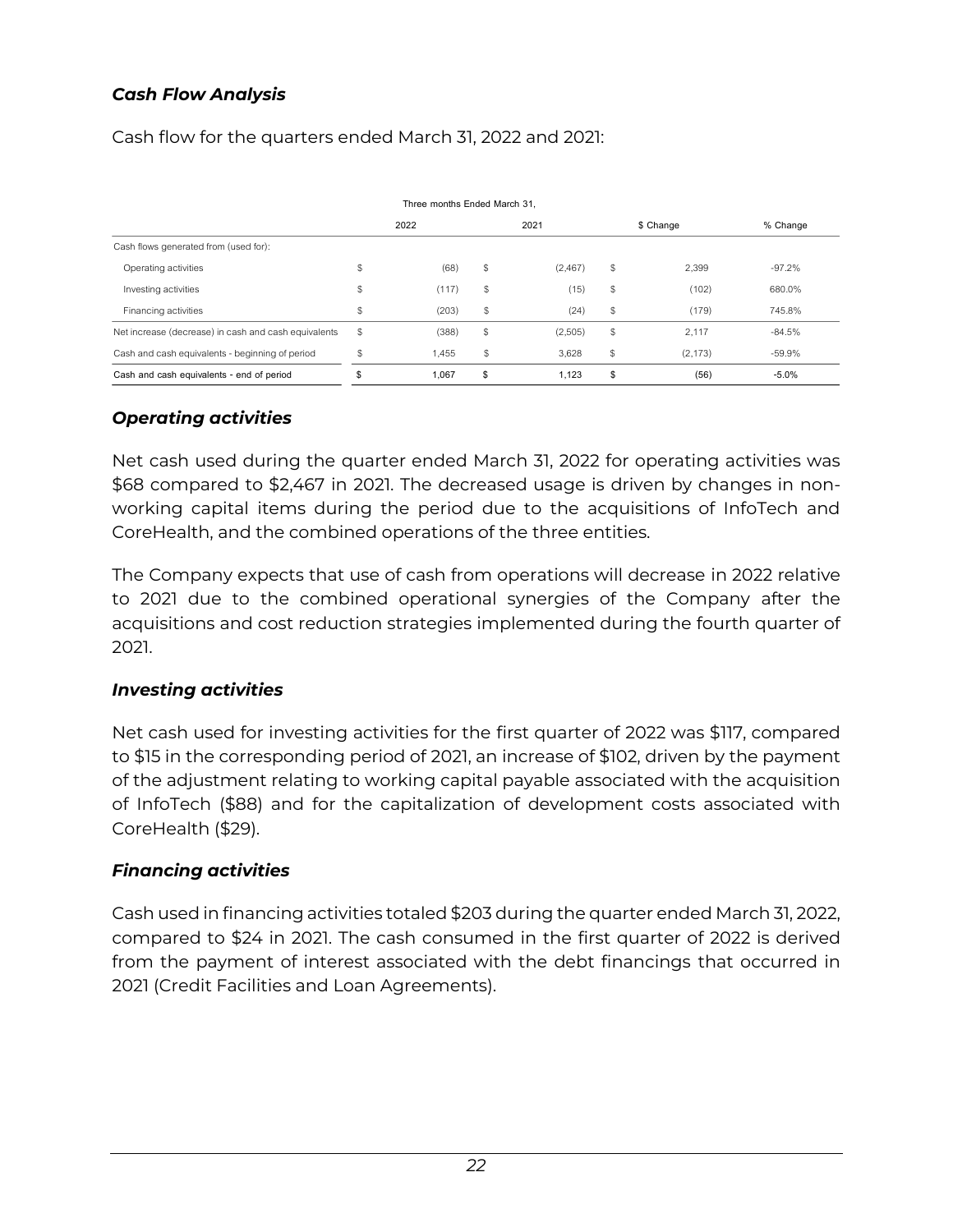### *Contractual Obligations*

In the normal course of business, the Company has various contractual obligations. The following table provides a summary of Carebook's future contractual commitments specifically related to the lease arrangements associated with its office space:

|                         | Payments due by period as at March 31, 2022 |                  |  |           |  |               |  |
|-------------------------|---------------------------------------------|------------------|--|-----------|--|---------------|--|
|                         |                                             | Less than 1 year |  | 1-5 years |  | After 5 years |  |
| Contractual obligations |                                             | 179              |  | 640       |  |               |  |

#### *Capital Resources*

|                      | March 31, 2022 |       | December 31, 2021 |       | \$ Change |         | % Change |
|----------------------|----------------|-------|-------------------|-------|-----------|---------|----------|
| Shareholders' equity |                | 4.929 |                   | 6.413 |           | (1.484) | $-23.1%$ |
| Total debt           |                | 8,000 |                   | 8,000 |           |         | N/A      |

Carebook's capital resources as at March 31, 2022 consisted of shareholders' equity and debt financing, which is in line with the capital resources for December 31, 2021.

No changes related to debt occurred during the first quarter of 2022.

Please refer to Note 13 of the Financial Statements for more information on the Company's total debt.

#### *Sources of funding*

The Company finances its development operations and meets its capital requirements primarily through revenue from customers, debt financing and equity investments.

There were no debt or equity financings for the three months ended March 31, 2022 and 2021. On May 17, 2022, the Company completed its Rights Offering, which resulted in proceeds to the Company of \$4,500. See "Subsequent Events – Rights Offering and Stand-by Commitment Agreement" for more information.

The details of cash balances as at March 31 were as follows:

|                           | As at March 31, |   |       |  |  |  |
|---------------------------|-----------------|---|-------|--|--|--|
|                           | 2022            |   | 2021  |  |  |  |
| Cash                      |                 |   |       |  |  |  |
| Cash and cash equivalents | 1.067           | S | 1,123 |  |  |  |
|                           |                 |   |       |  |  |  |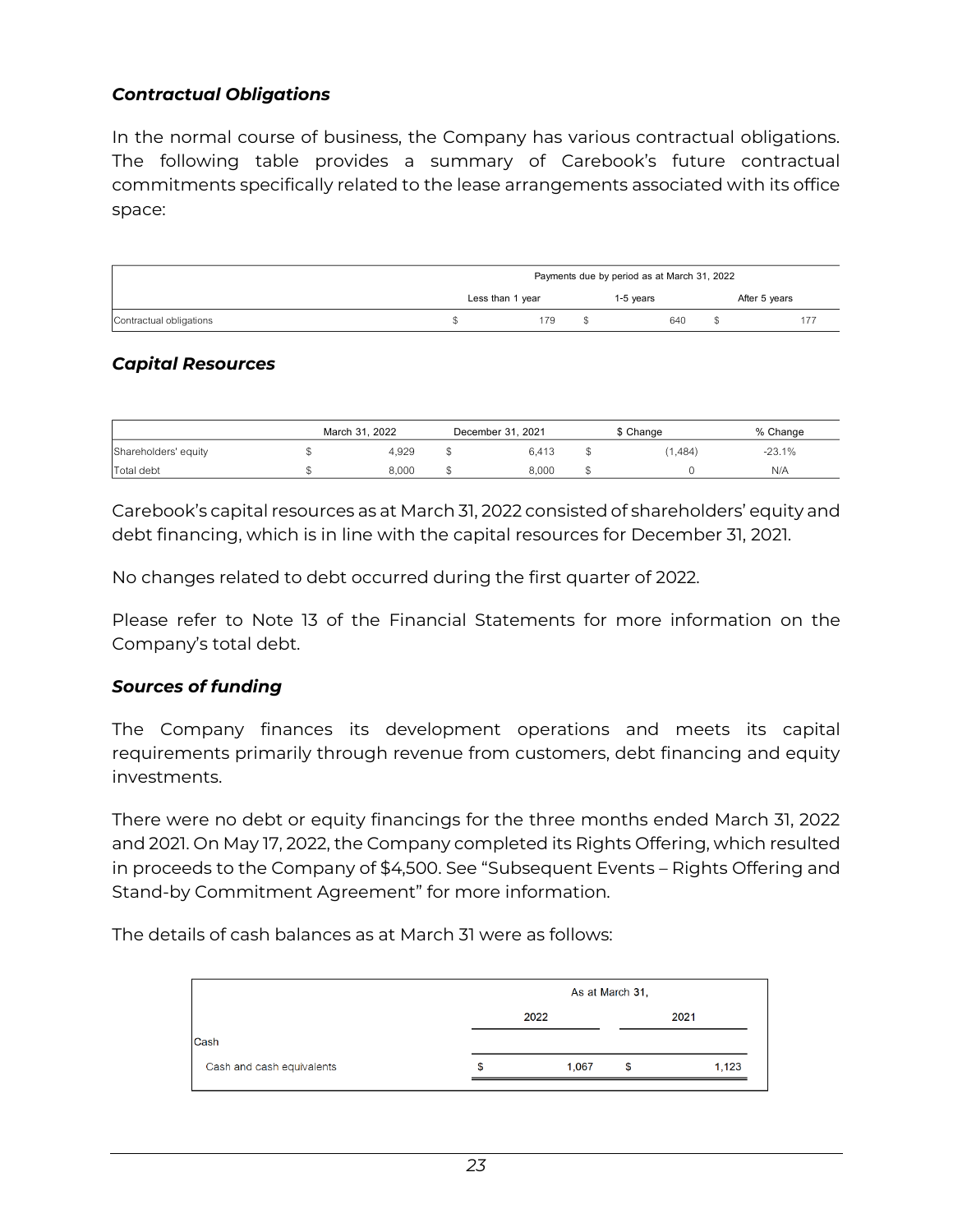As at March 31, 2022 and December 31, 2021 the Company's outstanding debt was \$8,000; \$4,000 from the Term Loan Facility, \$3,000 from the Revolving Facility, and \$1,000 from the Loan Agreements.

## *Capital expenditures*

Currently, capital expenditures are financed through cash generated from financing. Carebook expects that capital expenditures related to the development of its technology and service offerings and recruitment of personnel will be ongoing over the next 12 months, as the Company has acquired InfoTech and CoreHealth, and continues to invest in the ongoing development and enhancements to its digital platform.

# *Debt financing*

No debt financing activities took place during the first quarter of 2022.

In April 2022, the Company entered into an agreement with the Lenders to amend its Credit Facilities. See "Subsequent Events – Financing & Corporate Development" for more information.

## **STATEMENTS OF FINANCIAL POSITION**

## *Working Capital*

|                                 | As At March 31, |   |       |     |           |          |  |
|---------------------------------|-----------------|---|-------|-----|-----------|----------|--|
|                                 | 2022            |   | 2021  |     | \$ Change | % Change |  |
| Current assets                  | 2,516           |   | 1,690 | S   | 826       | 48.9%    |  |
| Current liabilities             | 14,349          |   | 1,388 | S   | 12,961    | 933.8%   |  |
| Total working capital (deficit) | (11, 833)       | ъ | 302   | \$. | (12, 135) | N/A      |  |

As at March 31, 2022, the Company had a working capital deficit of \$11,833, compared to a working capital of \$302 as at March 31, 2021. The reduction in working capital of \$12,135 is driven by the \$7,000 outstanding on the Credit Facilities, accrued liabilities related to the acquisitions of InfoTech and CoreHealth for the holdbacks and the current portion of the deferred purchase price for CoreHealth, and an increase in contract liabilities.

Other than the recently received funds from the Rights Offering, the Company does not expect its working capital position to improve in the short-term as the Company will need to secure additional equity or debt financing to settle acquisition related liabilities, fund its operations, and reimburse the Credit Facilities.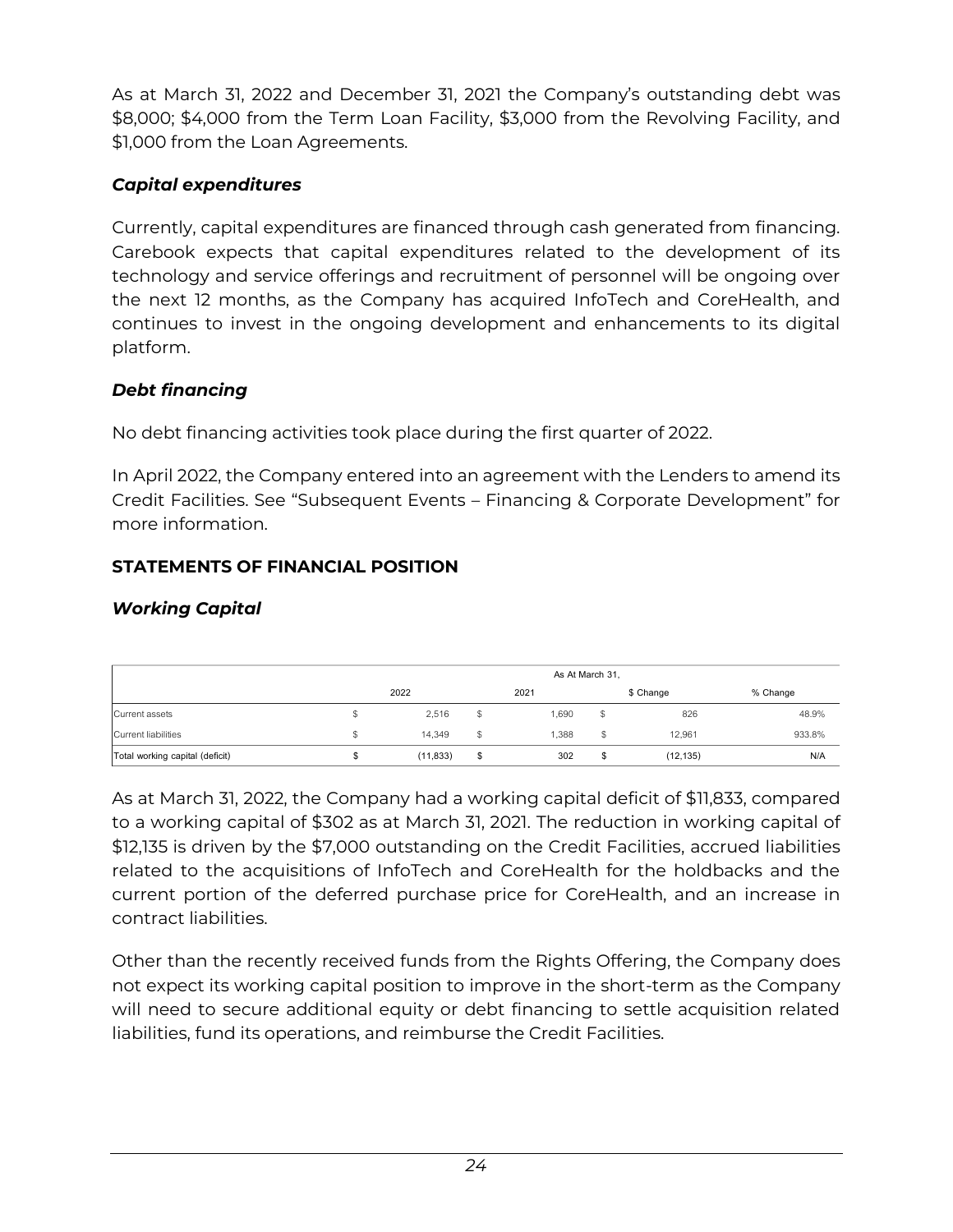### *Outstanding Share Data*

The authorized share capital of Carebook consisted of an unlimited number of common shares and an unlimited number of preferred shares. As at March 31, 2022 and December 31, 2021, the following securities of Carebook were issued and outstanding:

|                                    | March 31, 2022 | December 31, 2021 |
|------------------------------------|----------------|-------------------|
| Common shares                      | 47,752,356     | 47,752,356        |
| Options to purchase common shares  | 5.794.494      | 5.926.577         |
| Warrants to purchase common shares | 14,173,660     | 14,173,660        |

As at the date hereof, the following securities of the Company are issued and outstanding:

- (1) 77,752,356 common shares;
- (2) 5,697,494 options to purchase common shares; and
- (3) 13,949,397 warrants to purchase common shares.

#### **OFF-BALANCE SHEET ARRANGEMENTS**

As of the date of this MD&A, the Company does not have any off-balance sheet arrangements that have, or are reasonably likely to have, a current or future effect on the results of operations or financial condition of the Company, including, without limitation, such considerations as liquidity and capital resources that have not previously been discussed.

#### **RELATED PARTY TRANSACTIONS**

The Company discloses information on its related party transactions, as defined in *IAS 24, Related party disclosures*, in Note 18 of its Financial Statements.

Related party transactions that took place during the first quarter of 2022 were concluded in the normal course of its operations.

#### **RELATED PARTY AGREEMENTS**

In June, 2020, the Company entered into a twelve-month agreement with a related party for the services of their CFO. During the quarter ended March 31, 2022, total expenses related to the services of the CFO were \$49. In April 2021, this agreement was extended for an additional six months, and was subsequently extended through May 2022. The Company expects to incur \$32 from April 2022 through May 2022 for these services. Commissions Bothers Agreement and an Investors Agreement and an Investors Rights Agreement and Agreement and an Investors Rights Agreement and Agreement Commissions Commissions Commissions Commission Commission Commission

In connection with the RTO, the Company entered into a Registration Rights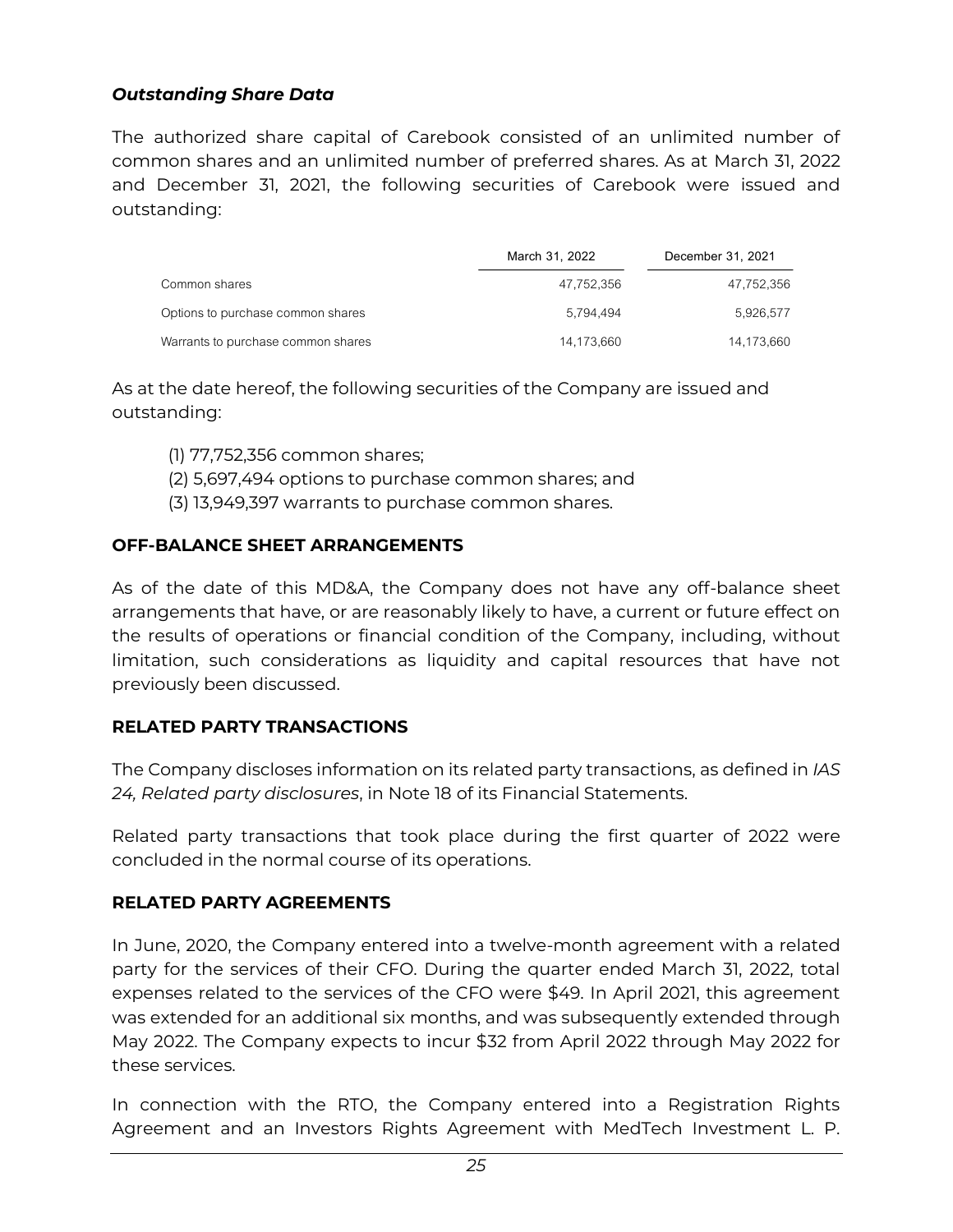("**MedTech**") an entity controlled by Dr. Sheldon Elman and Stuart M. Elman, each a director of the Company. Under the Investors Rights Agreement and Registration Rights Agreement, and subject to the terms and conditions, MedTech was granted, among other things, (i) certain director nomination, subscription rights and other shareholder rights, and (ii) the right to require the Company to qualify its common shares for distribution by way of a secondary offering prospectus, and to include its common shares in any qualification or registration of the Company's common shares under applicable securities laws.

## **OTHER RELATED PARTY TRANSACTIONS**

In July 2021, the Company agreed to extend for an additional two-year period the expiry date of 2,156,265 common share purchase warrants expiring July 29, 2021 owned by MedTech (the "**Principal Warrants**"). The Principal Warrants will therefore expire on July 29, 2023. All other terms and conditions of the Warrants remain unchanged, including the exercise price of \$1.2429 per common share. This resulted in a change in the fair value of the Principal Warrants, which was expensed in the third quarter of 2021.

Certain officers (collectively, the "**Insiders**") of Carebook subscribed in the Offering for an aggregate of 60,000 units as described in Note 23 of the annual audited consolidated financial statements for the year ended December 31, 2021. As related parties of the Company participated in the Offering, their subscriptions were deemed to be a "related party transaction" within the meaning of Multilateral Instrument 61- 101 – Protection of Minority Security Holders in Special Transactions ("MI 61-101"). The Company relied on an exemption from the formal valuation and minority shareholder approval requirements set out in MI 61-101, as the fair market value of the Insiders' participation in the Offering does not exceed 25% of the Company's market capitalization calculated in accordance with MI 61-101. More information on the Offering can be found in Note 23 of the annual audited consolidated financial statements for the year ended December 31, 2021 .

On December 22, 2021, the Company entered into the Loan Agreements with investors, UIL and SAYKL, for a total of \$1,000 in aggregate gross proceeds.

Under the Rights Offering, UIL and SAYKL subscribed for 8,933,716 and 6,666,666 common shares, respectively. Moreover, as disclosed in the "Rights Offering and Stand-by Commitment Agreement" section, the Company entered into a Standby-Commitment Agreement with UIL resulting in the Company having issued 12,892,251 additional common shares to UIL, at a price of \$0.15 per share, for additional proceeds to the Company of approximately \$1,930, resulting in the Company receiving aggregate proceeds of \$4,500 under the Rights Offering. UIL was also issued 193,383 common share purchase warrants pursuant to the Stand-by Commitment Agreement. Each Warrant entitles UIL to purchase one (1) common share at a price of \$0.16 per share at any time within 24 months of their issuance.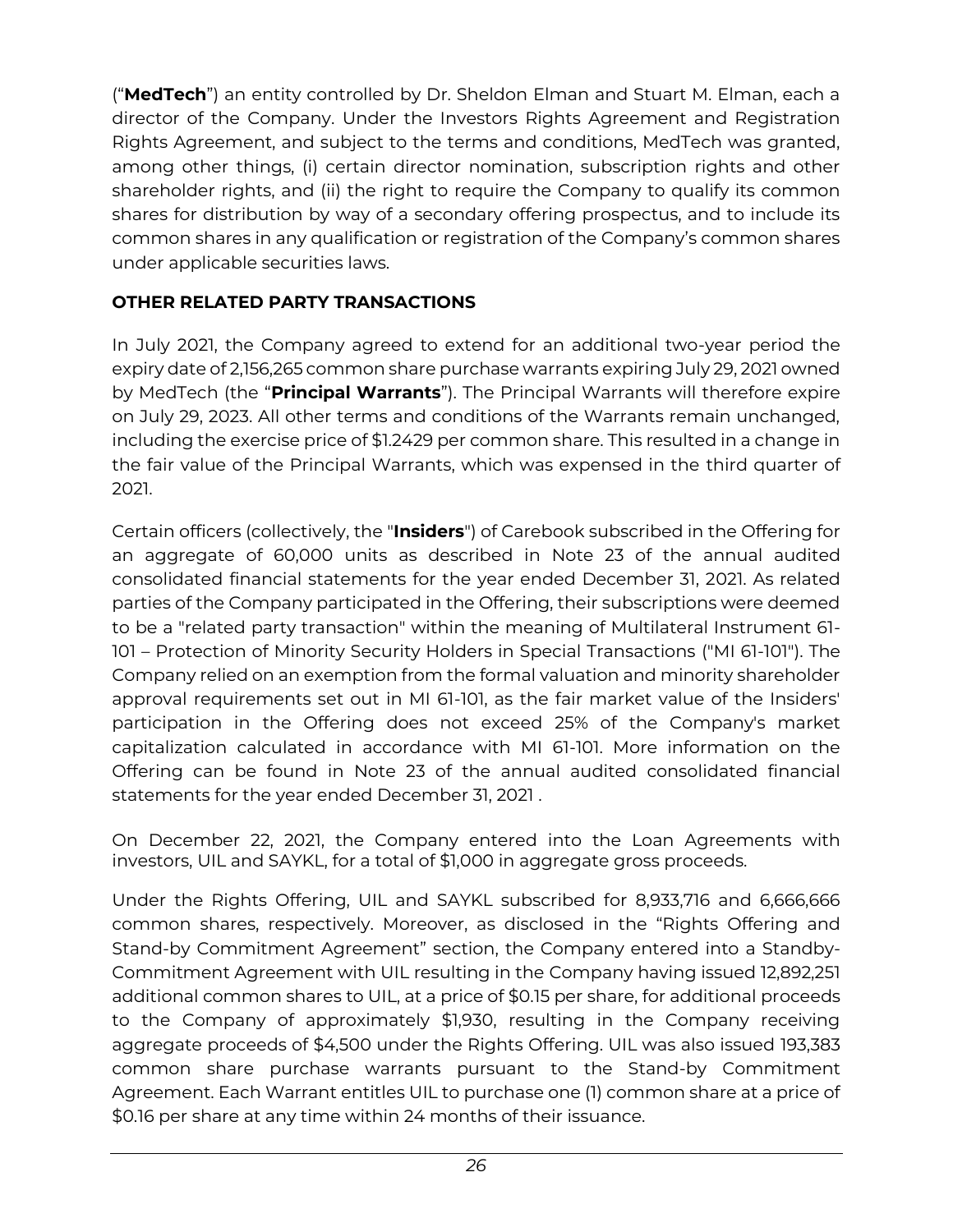Each of UIL and SAYKL is a "related party" of the Company under Multilateral Instrument 61-101 – Protection of Minority Security Holders in Special Transactions ("MI 61-101") because it exercises control and direction over more than 10% of the issued and outstanding Common Shares. The Rights Offering was not subject to the related party transaction rules under MI 61-101 based on a prescribed exception related to rights offerings.

## **CRITICAL ACCOUNTING JUDGMENTS AND ESTIMATES**

The preparation of the Company's Financial Statements requires management to make judgments, estimates and assumptions that affect the reported amounts of revenues, expenses, assets and liabilities, and the disclosure of contingent liabilities at the end of the reporting period; however, uncertainty about these assumptions and estimates could result in outcomes that require a material adjustment to the carrying amount of the asset or liability affected in future periods.

The key estimates and judgments that have a significant risk of causing a material adjustment to the carrying amounts of assets and liabilities within the next financial year are described in detail in Note 2 of the Company's annual audited consolidated financial statements for the year ended December 31, 2021 .

# **CHANGES IN ACCOUNTING POLICIES**

No significant changes were made to the Company's accounting policies during the first quarter of 2022.

Please refer to Note 2 of the Company's annual audited consolidated financial statements for the year ended December 31, 2021 for more information regarding the Company's significant accounting policies and changes.

# **RISKS AND UNCERTAINTIES**

The Company is subject to certain risks and uncertainties in carrying out its activities. Carebook has implemented measures to identify, monitor and, to a certain extent, mitigate such risks and uncertainties. Such measures include, among others, creating and marketing viable software products for sale and distribution, the supervision by the board of directors and management of the Company, as well as the enforcement of numerous policies and procedures. Additional risks not currently known or that the Company currently believes are immaterial may also impair its business, results of operations, financial condition and liquidity.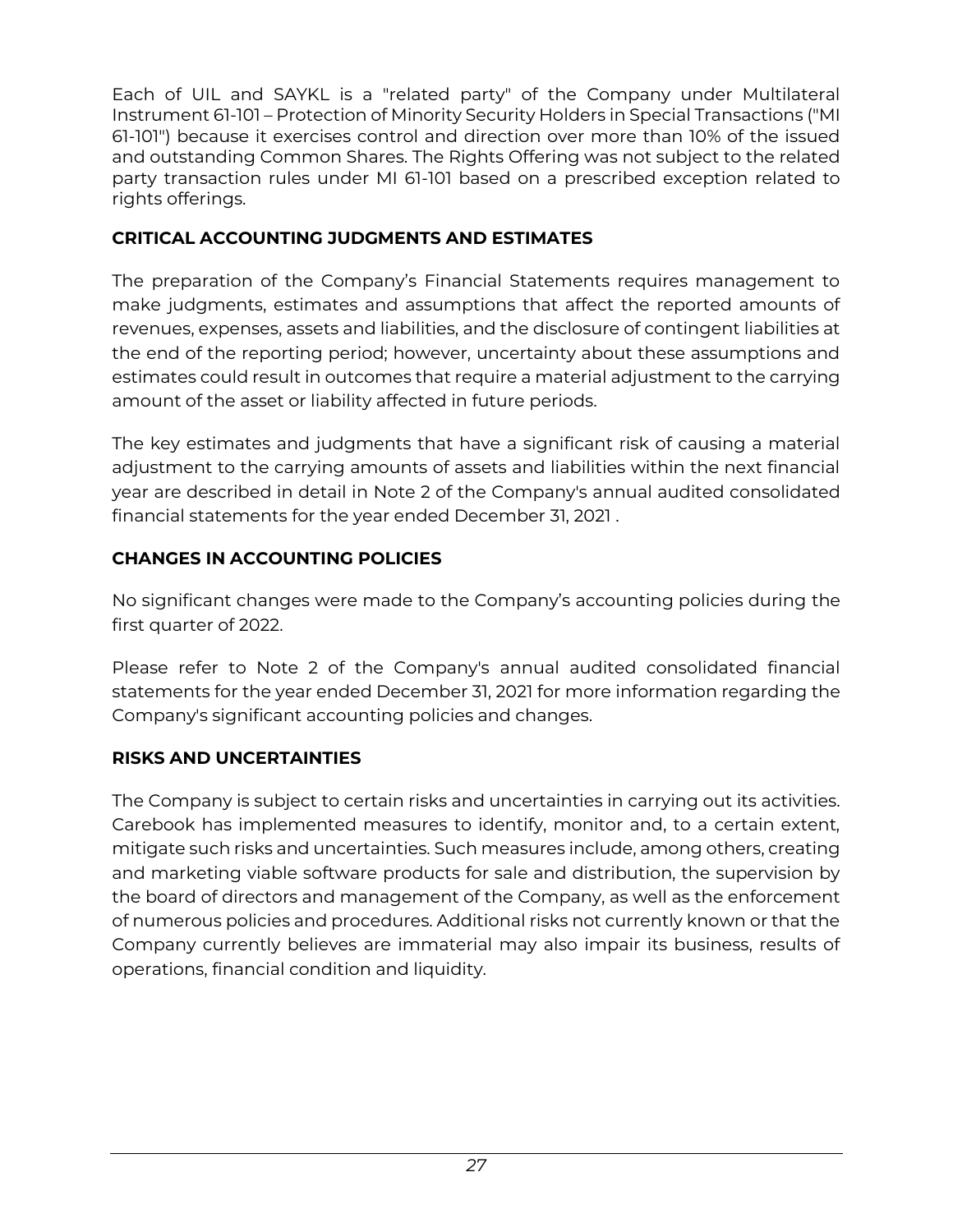## *Risks related to the Company's Operations*

## *Dependence on key customer*

The Company has a significant commercial relationship with a key customer in the pharmacy vertical and considers such customer as an anchor client. As such, the Company may place more reliance on this client than it would on other clients. If for any reason this key customer experiences financial difficulties or finds it difficult to obtain sufficient financing to fund its own operations, there is no assurance that they will be able to continue the relationship with Carebook. These risks may be intensified during an economic downturn. This risk has been partially mitigated by the acquisitions of InfoTech and CoreHealth because this key customer went from representing 99% of revenues to approximately 21% for the quarter ended 2022.

### *Information systems and data*

The integrity, reliability and security of information in all forms are critical to the Company's daily and strategic operations. Despite the Company's efforts to create security barriers, the Company is susceptible to operational, financial and information security risks resulting from cyber-attacks and/or technological malfunctions. Successful cyber-attacks, security breaches and/or technological malfunctions affecting the Company or its products or services can result in, among other things, litigation, governmental audits or investigations, financial penalties or losses, unauthorized release of customer information or confidential information, loss of confidence in the Company's products and services, and significant reputational risk, each of which could adversely affect its business, financial condition and results of operations.

## *Qualified and key personnel*

The success of the Company is dependent on its workforce and its ability to recruit and retain key personnel in a competitive work environment. The experience and expertise of the Company's board of directors and management team including business development, and its skilled product development and technical personnel are critical to successfully executing its business strategy.

## *Risks related to the Company's liquidity, capital resources and financial position*

#### *Market risk*

#### *Interest rate risk*

Interest rate risk refers to the risk that the fair value or future cash flows of a financial instrument will fluctuate because of changes in market interest rates. Financial assets and liabilities with variable interest rates expose the Company to cash flow risk. This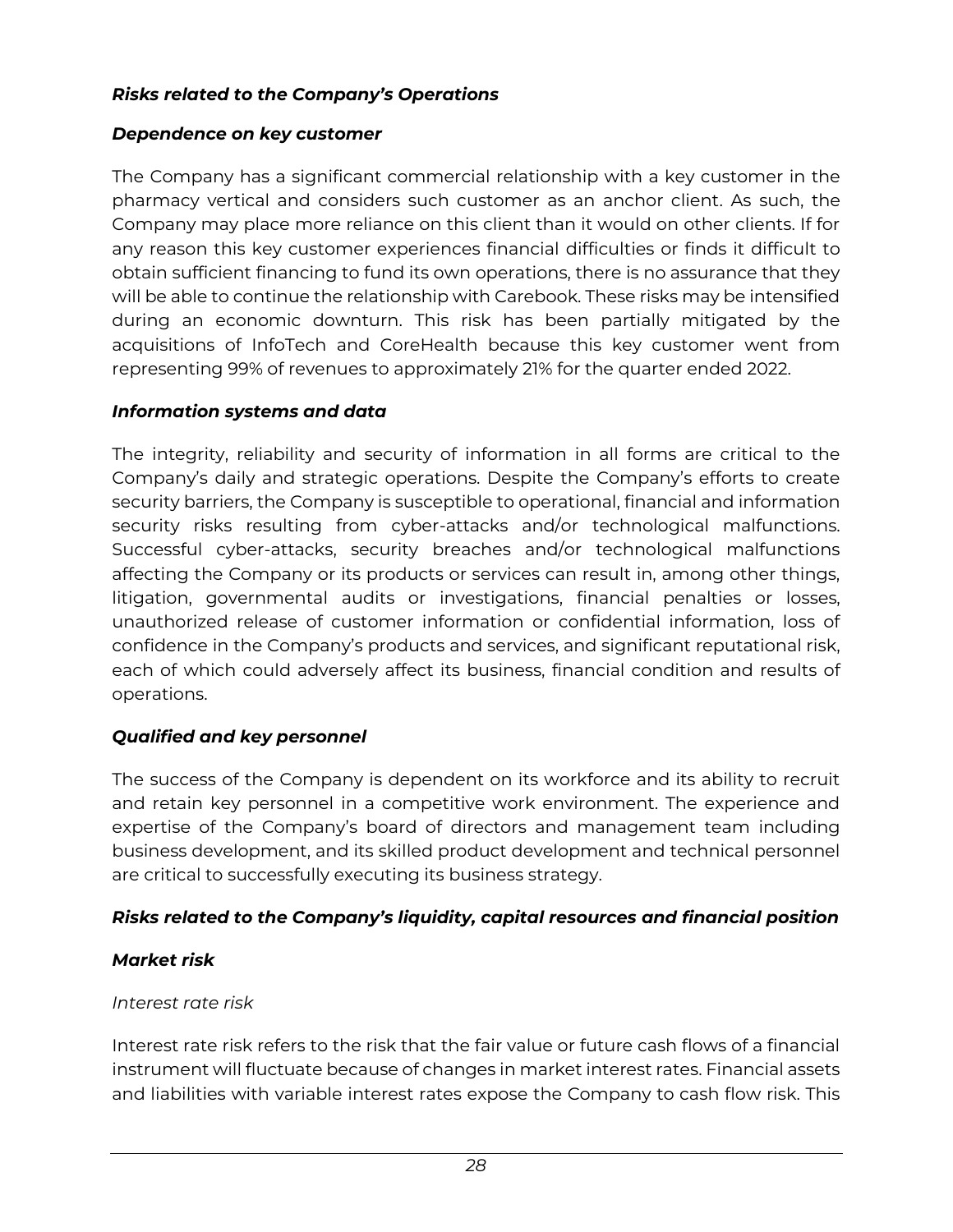risk is partially offset by cash and cash equivalents earning interest at variable market rates.

Financial assets and liabilities that bear interest at fixed rates are subject to fair value interest rate risk. The Company is not currently exposed to significant risk with respect to financial assets and liabilities due to their short-term maturities.

With respect to floating-rate financial obligations, a negative impact on cash flows would occur if there were an increase in the reference rates such as CDOR or LIBOR, the rate of bankers' acceptances and the Canadian prime rate.

During the first quarter of 2021, the Company did not have interest rate risk. In the first quarter of 2022, the interest rate risk stemmed from the Credit Facilities and the Loan Agreements.

All other things being equal, a reasonably possible 1.0% increase in the interest rate applicable to the daily balances of the Credit Facilities and Loan Agreements would have had a negative impact of \$21 in the Company's loss for the quarter ended March 31, 2022 (nil for the quarter ended March 31, 2021).

### *Foreign exchange risk*

In the first quarter of 2021, the Company had minimal risk attributable to certain U.S. dollar-denominated transactions pertaining to purchases of products and services. However, since the acquisitions of InfoTech and CoreHealth, the Company is faced with risk attributable to revenue invoiced and collected in U.S. dollars. The Company manages its exposure to currency fluctuations by monitoring its level of cash in foreign currencies. Management did not hedge these exposures as at March 31, 2022 or 2021.

## *Foreign exchange rate sensitivity*

The Company is exposed to changes in currency exchange rates on certain of the Company's operating transactions, when revenue and expense transactions are denominated in a currency other than the Canadian dollar, the Company's functional currency. With the acquisitions of InfoTech and CoreHealth, the Company has an increased exposure to the U.S. dollar. A hypothetical 10% strengthening (weakening) of the U.S. dollar in relation to the Canadian dollar from the first quarter of 2022 levels would have had an impact of +/- \$67 on net loss.

## *Credit risk*

Credit risk pertains to the risk that a counterparty will not meet its obligations under a financial instrument or customer contract, leading to a financial loss. The Company is exposed to credit risk with financial institutions, key customers and other parties as a result of cash-in-bank and customer trade receivables arising from the Company's operating activities. The maximum exposure to credit risk at the reporting date was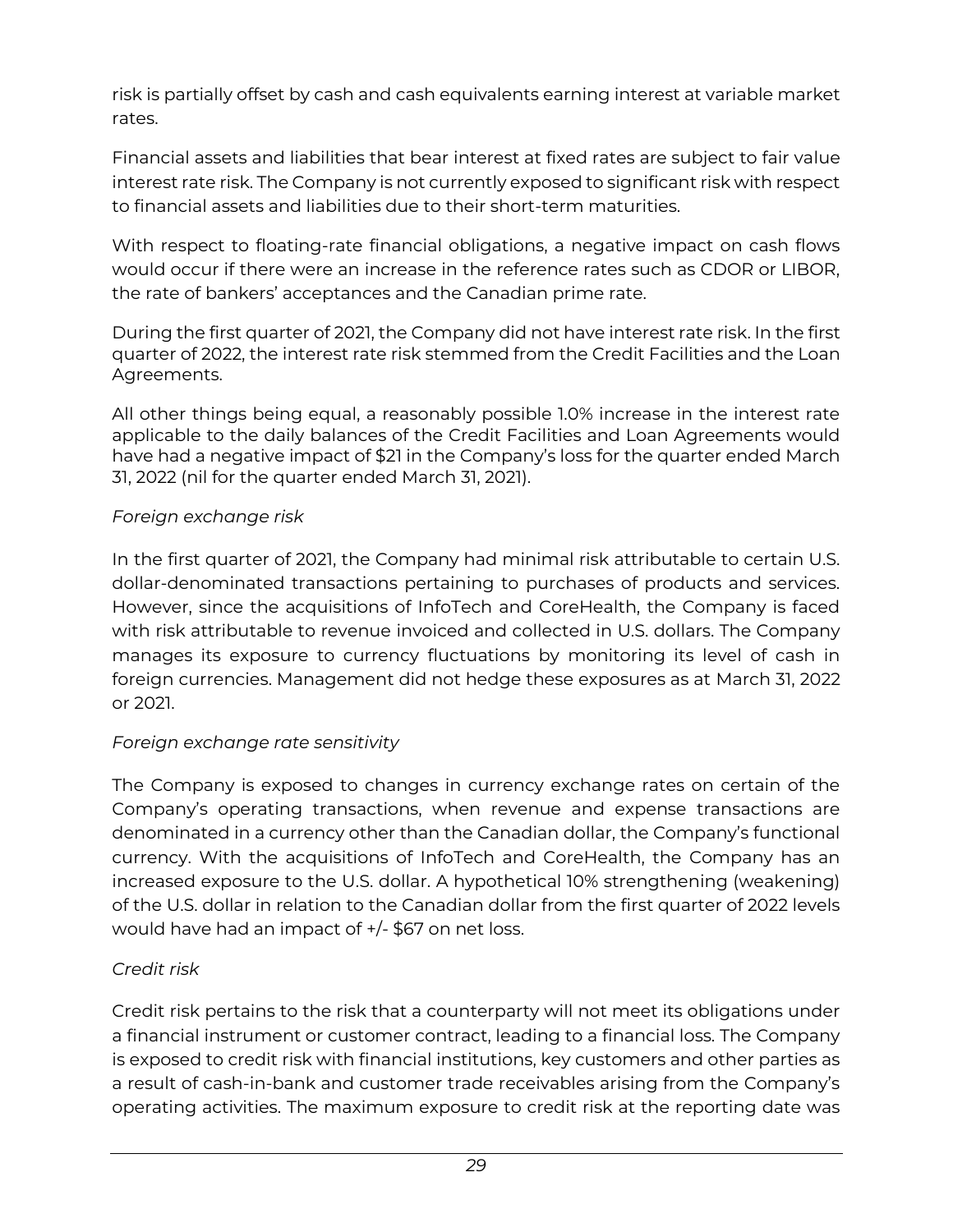the carrying value of each class of financial asset as described in Note 15 of the Financial Statements. The Company did not hold any collateral as security.

# *Liquidity risk*

The capital structure of the Company includes shareholders' equity (deficit) and borrowings. Management's overriding objectives when managing capital are to have sufficient liquidity to meet the Company's liabilities when due, safeguard the business as a going concern, and create value through market growth and future returns. The Company manages its liquidity risk by forecasting cash flows from operations and anticipating investing and financing activities. In April 2021, the Company secured debt financing which included a condition that the Company raise \$11,000 in capital by August 4, 2021 should it wish to proceed with a specific acquisition. In August 2021, the Credit Agreement was amended such that the Company was required to raise \$11,280 by August 6, 2021 (the "**Offering**") and complete the acquisition of CoreHealth. The Company met this capital raise obligation through the Offering described in Note 23 of the Company's annual audited consolidated financial statements for the year ended December 31, 2021. In December 2021, the Company entered into the \$1,000 Loan Agreements to meet its ongoing liquidity needs. The Company continues to monitor its liquidity and has undergone significant cost reductions to ensure the business continues to operate as a going concern.

As discussed in "Subsequent Events – Financing & Corporate Development", in April, 2022, the company entered into an agreement with the Lenders to amend its Credit Facilities. Under the amendment, the Company must make a mandatory prepayment of \$1,000 on the Term Loan Facility no later than June 15, 2022. The Company intends to use the funds raised as part of the Rights Offering to comply with such terms of the amendment.

The reader is cautioned that the foregoing list of risks is not exhaustive. Readers are encouraged to review and carefully consider the risk factors discussed under the heading "*Note 16 – Risk Management*" of the Financial Statements. In addition, a discussion of the risks and uncertainties to which Carebook is subject is presented in the section entitled "Risk Factors" of the Company's Listing Application dated September 28, 2020 and filed on SEDAR under the Company's profile at [www.sedar.com.](http://www.sedar.com/) See also the section entitled "Forward-Looking Statements" starting on page 2 of this MD&A for a discussion of risks associated with forward-looking statements.

The acquisition of any of the securities of the Company is speculative and involves a high degree of risk and should be undertaken only by persons whose financial resources are sufficient to enable them to assume such risks and who have no need for immediate liquidity in their investment. An investment in the securities of the Company should not constitute a major portion of an individual's investment portfolio and should only be made by persons who can afford a total loss of their investment.